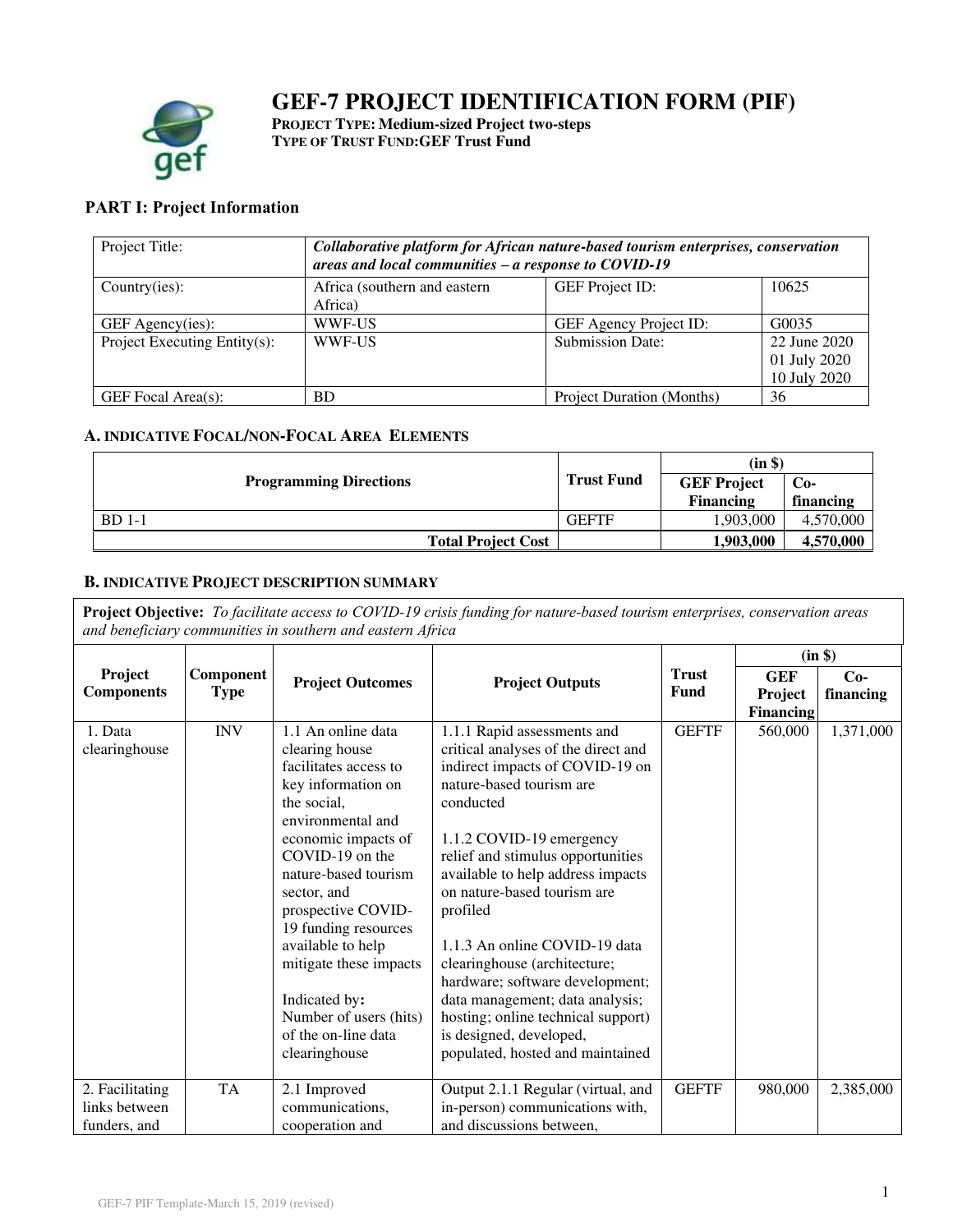| communities<br>and the<br>nature-based<br>tourism sector | collaboration between<br>funding institutions/<br>donors/potential<br>donors and nature-<br>based tourism<br>businesses and<br>beneficiary<br>communities leads to<br>the growth and well<br>targeted distribution<br>of COVID-19<br>emergency relief and<br>stimulus packages<br>Indicated by:<br>Number of tourism<br>enterprises and local<br>communities<br>receiving financial<br>support through the<br>efforts of the project<br>Value of additional<br>funding leveraged<br>though the platform to<br>augment existing<br>COVID-19 financial<br>support (target USD<br>$>15$ million).<br>2.2 Improved<br>integration of tourism<br>and wildlife<br>sustainable future<br>pathways in<br>investment decisions<br>by Governments and<br><b>Finance Institutions</b> | COVID-19 financial support<br>organizations and the nature-<br>based tourism sector are<br>organised, hosted and maintained<br>Output 2.1.2 Specialist support to<br>help match COVID-19 funding<br>opportunities to affected tourism<br>enterprises and marginalized<br>rural communities is provided<br>Output 2.1.3 New funding<br>sources to further assist nature-<br>based tourism businesses and<br>associated communities address<br>the impacts of COVID 19 are<br>identified and developed<br>2.2.1 Analysis of nature-based<br>tourism and conservation<br>dependencies and development of<br>convincing case for investments<br>in nature-based tourism and<br>conservation as part of economic<br>relief and stimulus packages<br>2.2.2 Engagement with key<br>financing institutions and donors<br>related to their economic<br>stimulus/investment packages<br>and with policy-makers in<br>relation to Government-led |              |         |         |
|----------------------------------------------------------|----------------------------------------------------------------------------------------------------------------------------------------------------------------------------------------------------------------------------------------------------------------------------------------------------------------------------------------------------------------------------------------------------------------------------------------------------------------------------------------------------------------------------------------------------------------------------------------------------------------------------------------------------------------------------------------------------------------------------------------------------------------------------|---------------------------------------------------------------------------------------------------------------------------------------------------------------------------------------------------------------------------------------------------------------------------------------------------------------------------------------------------------------------------------------------------------------------------------------------------------------------------------------------------------------------------------------------------------------------------------------------------------------------------------------------------------------------------------------------------------------------------------------------------------------------------------------------------------------------------------------------------------------------------------------------------------------------------------------|--------------|---------|---------|
| <b>TA</b><br>3. M&E and                                  | 3.1 Enhanced                                                                                                                                                                                                                                                                                                                                                                                                                                                                                                                                                                                                                                                                                                                                                               | economic stimulus focus<br>3.1.1 Project lessons and                                                                                                                                                                                                                                                                                                                                                                                                                                                                                                                                                                                                                                                                                                                                                                                                                                                                                  | <b>GEFTF</b> | 190,000 | 585,500 |
| knowledge<br>management                                  | knowledge sharing,<br>monitoring and<br>evaluation of the<br>impacts of COVID-19<br>on nature-based<br>tourism and affected<br>communities<br>Indicated by:<br>Number of policy<br>briefs and                                                                                                                                                                                                                                                                                                                                                                                                                                                                                                                                                                              | COVID-19 analysis KM<br>products, including policy briefs,<br>peer-reviewed and other<br>publications, webinars, dialogues<br>or roundtables sharing the<br>findings<br>3.1.2 A project-based monitoring<br>and evaluation system -<br>incorporating gender<br>mainstreaming and social                                                                                                                                                                                                                                                                                                                                                                                                                                                                                                                                                                                                                                               |              |         |         |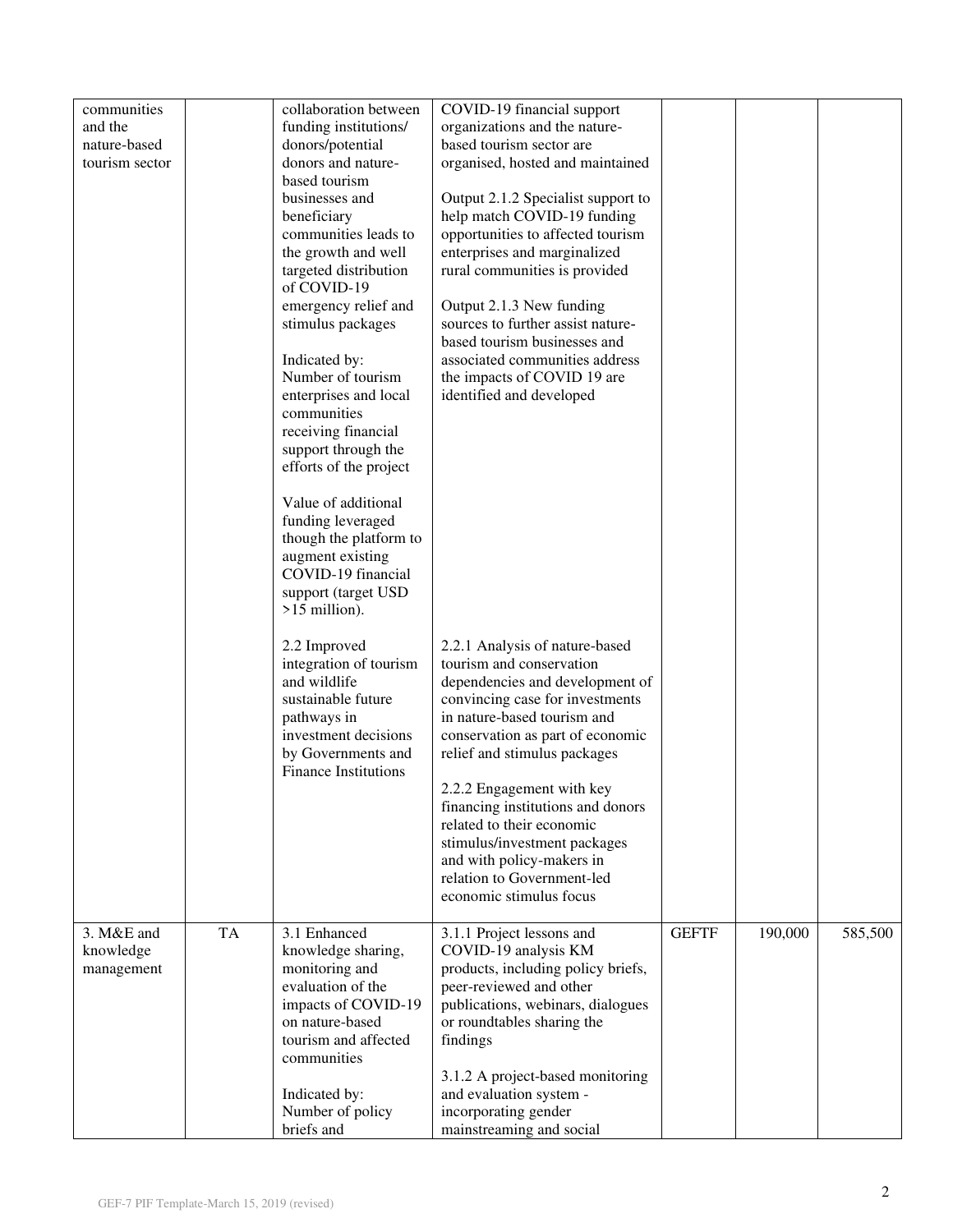|                               | publications<br>(electronic or paper-<br>based) summarizing<br>the findings and<br>lessons learned on the<br>needs and means to<br>support wildlife-based<br>tourism and local<br>communities affected<br>by COVID-19. | safeguards - to gauge the<br>project's contribution to<br>streamlining efforts to mitigate<br>the COVID-19 impacts on the<br>nature-based tourism sector in<br>eastern and southern Africa is<br>maintained |              |           |           |
|-------------------------------|------------------------------------------------------------------------------------------------------------------------------------------------------------------------------------------------------------------------|-------------------------------------------------------------------------------------------------------------------------------------------------------------------------------------------------------------|--------------|-----------|-----------|
| Subtotal                      |                                                                                                                                                                                                                        |                                                                                                                                                                                                             | <b>GEFTF</b> | 1,730,000 | 4,341,500 |
| Project Management Cost (PMC) |                                                                                                                                                                                                                        |                                                                                                                                                                                                             | <b>GEFTF</b> | 173,000   | 228,500   |
|                               |                                                                                                                                                                                                                        | <b>Total Project Cost</b>                                                                                                                                                                                   | <b>GEFTF</b> | 1.903.000 | 4.570,000 |

For multi-trust fund projects, provide the total amount of PMC in Table B, and indicate the split of PMC among the different trust funds here: N/A

#### **C. INDICATIVE SOURCES OF CO-FINANCING FOR THE PROJECT BY NAME AND BY TYPE, IF AVAILABLE**

| <b>Sources of Co-</b><br>financing | <b>Name of Co-financier</b>                        | Type of Co-<br>financing | <b>Investment</b><br><b>Mobilized</b> | Amount $(\$)$ |
|------------------------------------|----------------------------------------------------|--------------------------|---------------------------------------|---------------|
| GEF agency                         | <b>WWF US</b>                                      | Grant                    | Investment<br>mobilised               | 1,000,000     |
|                                    |                                                    | In-kind                  | Recurrent<br>expenditure              | 220,000       |
| Civil society<br>organisation      | WWF Regional Office of Africa                      | In-kind                  | Recurrent<br>expenditure              | 200,000       |
| Donor agency                       | <b>MAVA</b> Foundation                             | Grant                    | Investment<br>mobilised               | 400,000       |
| Donor agency                       | $UNDP$ (tbc)                                       | Grant                    | Investment<br>mobilised               | 1,000,000     |
| Donor agency                       | Department for International<br>Development (DFID) | Grant                    | Investment<br>mobilised               | 250,000       |
| Civil society<br>organisation      | Jamma International                                | Grant                    | Investment<br>mobilised               | 250,000       |
| Civil society<br>organisation      | Maliasili                                          | Grant                    | Investment<br>mobilised               | 1,000,000     |
| Civil society<br>organisation      | Fauna and Flora International<br>(FFI)             | Grant                    | Investment<br>mobilised               | 250,000       |
|                                    |                                                    |                          | <b>Total Co-financing</b>             | 4,570,000     |

Describe how any "Investment Mobilized" was identified. WWF investment mobilised was identified from new support to recovery from COVID-19 impacts on community-driven nature based tourism in conservancies in Namibia, from foundations including BAND Foundation (included under WWF-US investment mobilized grants). UNDP investment support was provided through the Lion's Share COVID-19 Response Resilience in Wildlife Community Small Grants programme (note this is to be confirmed). DFID investment mobilised has been identified through direct support to the project from the International Institute for Environment and Development (IIED). Jamma International investment mobilised was identified through its support to Resource Africa, a direct project partner. Maliasili investment mobilised is through their direct support to community mobilisation in addressing the impacts of COVID-19 on tourism in eastern Africa. Fauna and Flora International and MAVA Foundation investment mobilised was committed through agreements with the Luc Hoffman Institute, the incubator of this project.

## D. INDICATIVE TRUST FUND RESOURCES REQUESTED BY AGENCY(IES), COUNTRY(IES), FOCAL AREA AND THE **PROGRAMMING OF FUNDS**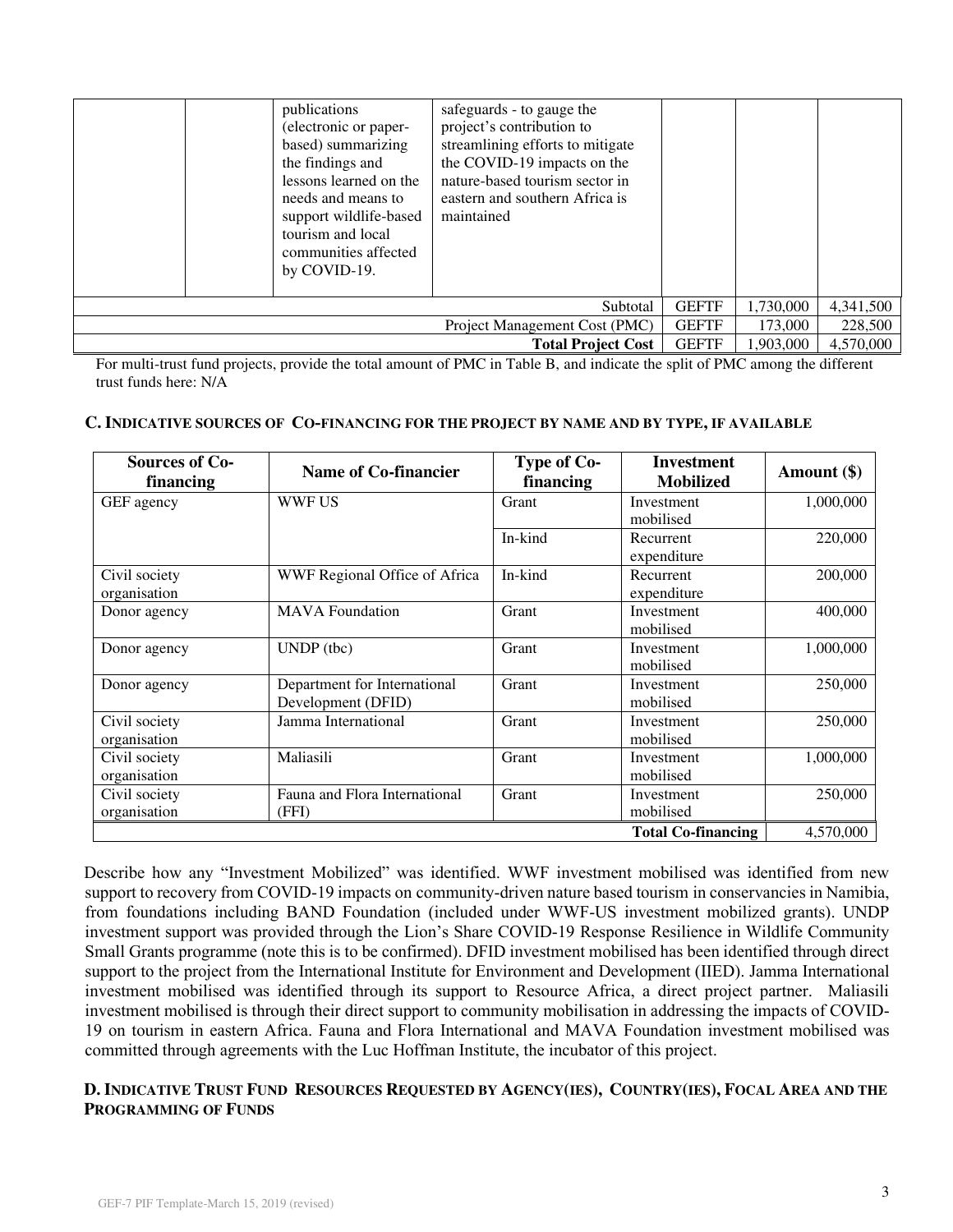|                            |                  |                                 |                     |                                        |                                                  | (in \$)                  |                           |
|----------------------------|------------------|---------------------------------|---------------------|----------------------------------------|--------------------------------------------------|--------------------------|---------------------------|
| <b>GEF</b><br>Agency       | Trust<br>Fund    | Country/<br>Regional/<br>Global | <b>Focal Area</b>   | <b>Programming</b><br>of Funds         | <b>GEF</b><br>Project<br><b>Financing</b><br>(a) | <b>Agency Fee</b><br>(b) | <b>Total</b><br>$(c)=a+b$ |
| WWF-US                     | <b>GEF</b><br>TF | Regional<br>(Africa)            | <b>Biodiversity</b> | <b>BD</b> Global/Regional<br>Set-Aside | 1,903,000                                        | 171,270                  | 2,074,270                 |
| <b>Total GEF Resources</b> |                  |                                 |                     |                                        | 1,903,000                                        | 171.270                  | 2,074,270                 |

#### **E. PROJECT PREPARATION GRANT (PPG)**

Is Project Preparation Grant requested? Yes  $\boxtimes$  No  $\Box$  If no, skip item E.

## PPG AMOUNT REQUESTED BY AGENCY(IES), TRUST FUND, COUNTRY(IES) AND THE PROGRAMMING OF FUNDS

| GEF                     | Trust      | Country/               |                     | <b>Programming</b>        |        | (in \$)   |              |
|-------------------------|------------|------------------------|---------------------|---------------------------|--------|-----------|--------------|
| Agency                  | Fund       | <b>Regional/Global</b> | <b>Focal Area</b>   | of Funds                  |        | Agency    | <b>Total</b> |
|                         |            |                        |                     |                           | PPG(a) | Fee $(b)$ | $c = a + b$  |
| WWF-                    | <b>GEF</b> | Regional (Africa)      | <b>Biodiversity</b> | <b>BD</b> Global/Regional | 50,000 | 4.500     | 54,500       |
| US                      | TF         |                        |                     | Set-Aside                 |        |           |              |
| <b>Total PPG Amount</b> |            |                        |                     | 50,000                    | 4.500  | 54,500    |              |

## **F. PROJECT'S TARGET CONTRIBUTIONS TO GEF 7 CORE INDICATORS**

|                | <b>Project Core Indicators</b>                                                   | <b>Expected at PIF</b> |
|----------------|----------------------------------------------------------------------------------|------------------------|
| 1              | Terrestrial protected areas created or under improved management for             |                        |
|                | conservation and sustainable use (Hectares)                                      |                        |
| 2              | Marine protected areas created or under improved management for                  |                        |
|                | conservation and sustainable use (Hectares)                                      |                        |
| 3              | Area of <b>land restored</b> (Hectares)                                          |                        |
| $\overline{4}$ | Area of <b>landscapes under improved practices</b> (excluding protected areas)   |                        |
|                | (Hectares)                                                                       |                        |
| 5              | Area of marine habitat under improved practices (excluding protected             |                        |
|                | areas) (Hectares)                                                                |                        |
| 6              | Greenhouse Gas Emissions Mitigated (metric tons of CO2e)                         |                        |
| 7              | Number of shared water ecosystems (fresh or marine) under new or                 |                        |
|                | improved cooperative management                                                  |                        |
| 8              | Globally over-exploited marine fisheries moved to more sustainable levels        |                        |
|                | (metric tons)                                                                    |                        |
| 9              | Reduction, disposal/destruction, phase out, elimination and avoidance of         |                        |
|                | chemicals of global concern and their waste in the environment and in            |                        |
|                | processes, materials and products (metric tons of toxic chemicals reduced)       |                        |
| 10             | Reduction, avoidance of emissions of <b>POPs to air</b> from point and non-point |                        |
|                | sources (grams of toxic equivalent gTEQ)                                         |                        |
| 11             | Number of direct beneficiaries disaggregated by gender as co-benefit of          | 20,000 (of whom 10,000 |
|                | <b>GEF</b> investment                                                            | are women)             |

With the short time frames for submission, these GEB indicator targets are, at this stage, conservative estimates based on personal experiences of the project developers and proponents. These rough calculations for the GEB targets will be developed more rigorously during the PPG phase.

## **G. PROJECT TAXONOMY**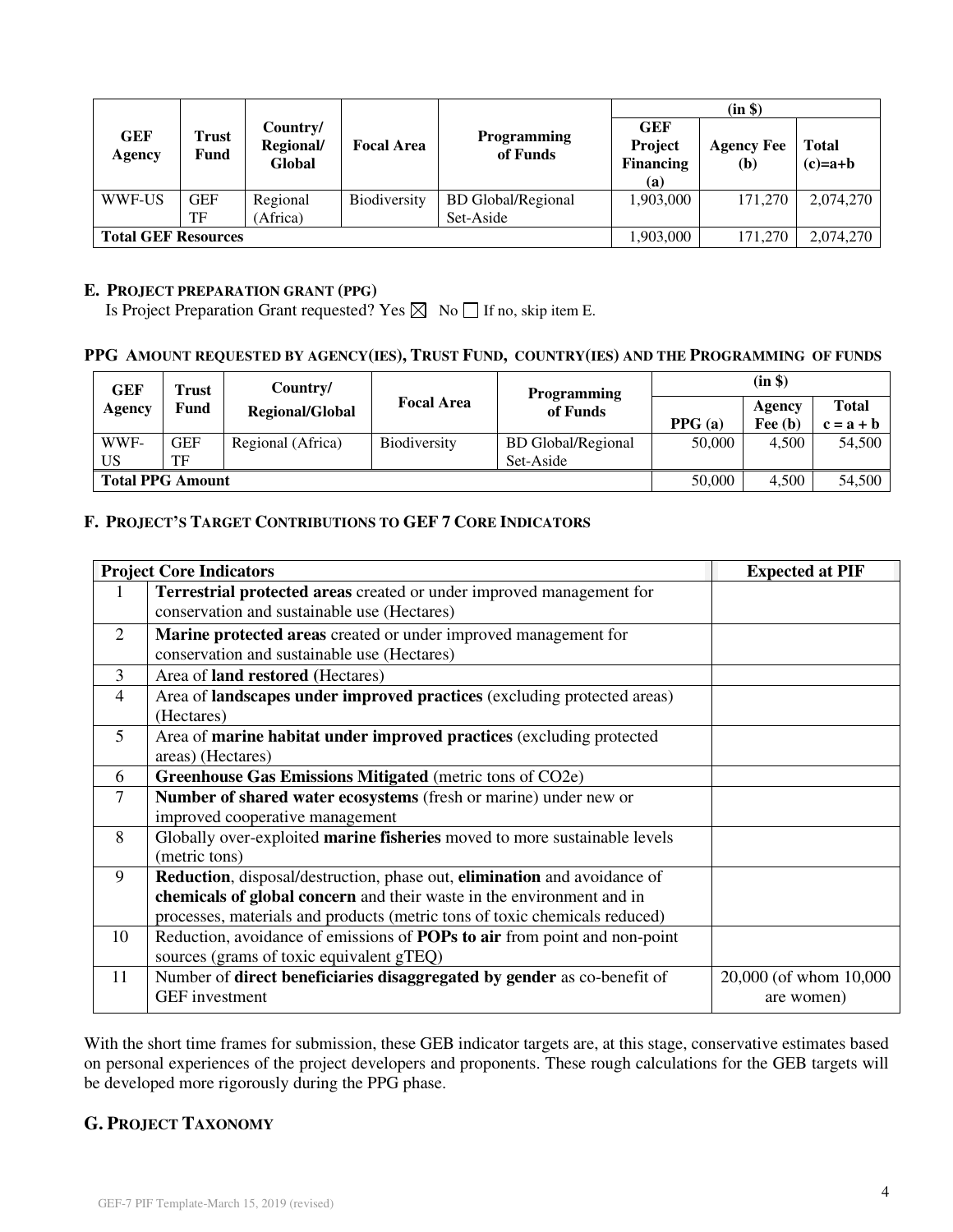Please refer to the table in Annex C.

| Level 1                   | Level 2              | Level 3              | Level 4              |
|---------------------------|----------------------|----------------------|----------------------|
| <b>Influencing Models</b> | (multiple selection) | (multiple selection) | (multiple selection) |
| <b>Stakeholders</b>       | (multiple selection) | (multiple selection) | (multiple selection) |
| Capacity, Knowledge and   | (multiple selection) | (multiple selection) | (multiple selection) |
| Research                  |                      |                      |                      |
| <b>Gender Equality</b>    | (multiple selection) | (multiple selection) | (multiple selection) |
| Focal Area/Theme          | (multiple selection) | (multiple selection) | (multiple selection) |
| Rio Marker                | (multiple selection) |                      |                      |

## **part ii: project JustiFication**

#### 1a. *Project Description*

1) the global environmental and/or adaptation problems, root causes and barriers that need to be addressed (systems description);

## *Context*

Travel and tourism accounts for 10.3% of global GDP. In 2019 alone, it created one in four new jobs. In 2019, travel to Africa accounted for 7.1 % of GDP, generating \$168 billion in revenue.<sup>1</sup>

The specific economic contribution of wildlife tourism is equally impressive, accounting for 0.4 percent of global GDP (US\$343.6 billion) in 2018. In 2018, wildlife tourism supported 21.8 million jobs across the world, or 6.8% of total travel and tourism jobs<sup>2</sup>.

Nature-based tourism is one of the fastest growing segments of the global tourism industry, and one of the few export/service sectors in which developing countries have (or can develop) a clear comparative advantage as a result of their often rich, and iconic biodiversity.

In Africa, where nature-based tourism is a major drawcard to the sector, the percentage of total travel and tourism was much higher, at 36.3%. Detailed data on the contribution of nature-based tourism in Africa to national and regional economies, and to direct incentives for wildlife conservation, are sparse, but it has been estimated that 14 African nations generate at least US\$168 million in direct revenue from tourists visiting protected areas. Furthermore, naturebased tourism is said to make up 88% of the annual revenue of specialist tour operators on the continent.<sup>3</sup> The majority of the nature-based tourism enterprises operate in southern and eastern Africa.

Many of the people employed in the nature-based tourism sector in eastern and southern Africa live in rural areas where they depend heavily on the wildlife economy for their livelihoods. The revenues from wildlife based tourism create financial incentives to conserve important wildlife populations and their natural habitats – particularly where these financial incentives are shared and conspicuous at the local community level.

Nature-based tourism is also the largest market-based contributor to finance protected area management. Protected areas (PAs) receive 8 billion visits annually and generate an estimated US\$600 billion a year in expenditure and US\$250 billion in consumer surplus. In 2018, wildlife tourism in protected areas generated US\$120 billion, and the total direct and indirect benefits from the industry's supply chain are pegged at US\$344 billion.

<sup>1</sup> World Travel and Tourism Council (WTTC). 2019. *Travel and Tourism Economic Impact Report*

<sup>2</sup> WTTC. 2019. *The economic impact of Global Wildlife Tourism*

<sup>3</sup> UNWTO. 2015. *Towards Measuring the Economic Value of Wildlife Watching Tourism in Africa*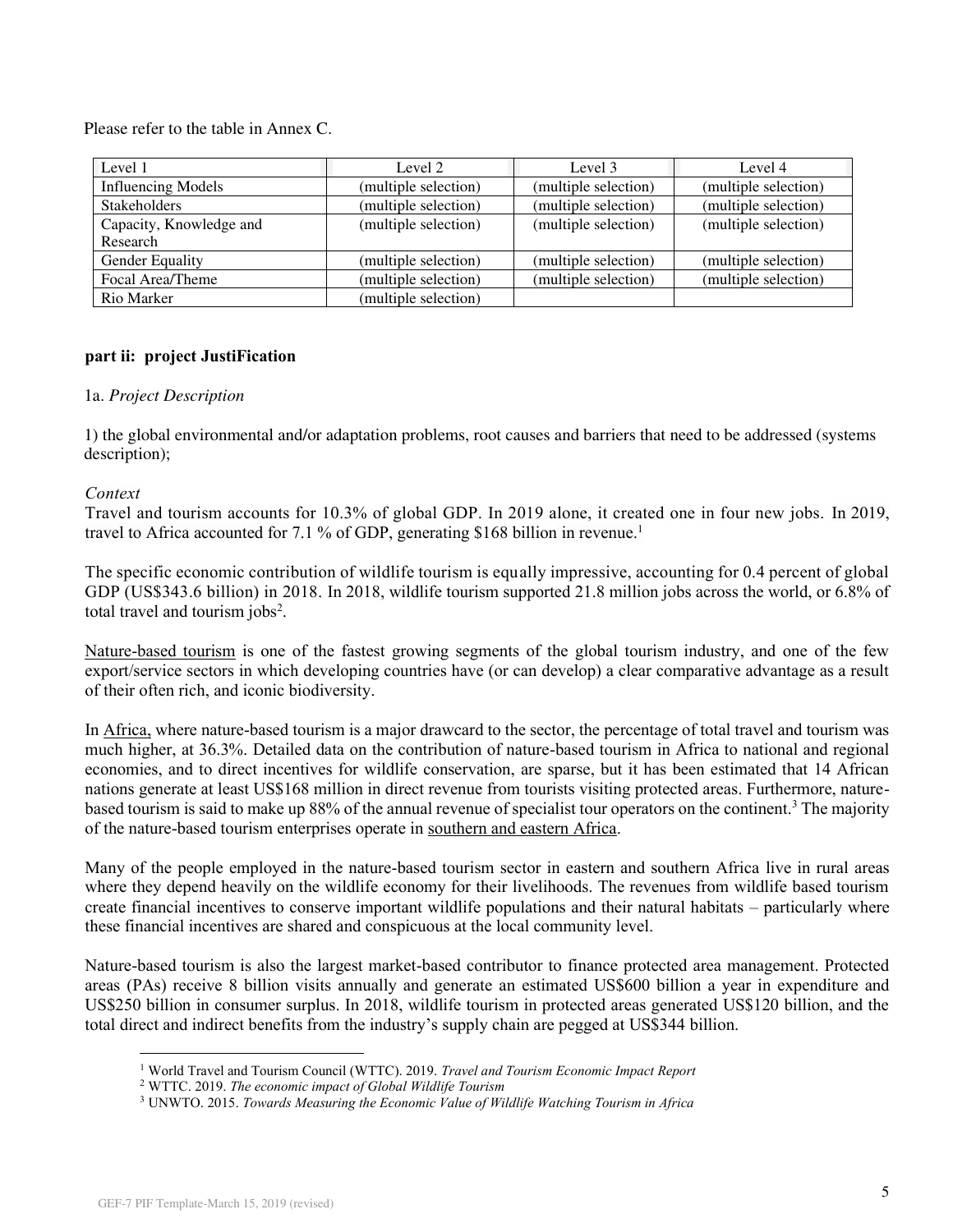## *Environmental problem*

Tourism has been one of the leading economic casualties of the COVID-19 outbreak. Estimates by the African Union (AU) suggest that the economic impact of COVID-19 on Africa's tourism and travel sector alone may be as much as USD 50 billion - nearly 7 times greater than the 2008 economic crisis<sup>4</sup>. For many southern and eastern African countries, this means a significant loss of funding for their conservation efforts. The impacts of a decimated naturebased tourism industry will have knock-on effects for rural communities and wildlife conservation efforts across the continent.

The shutting of borders, grounding of flights and restriction on movement has now left the nature-based tourism sector across the continent hard hit and businesses, communities and individuals without incomes. Many national parks in eastern and southern Africa, as well as the many private reserves and community conserved areas have had to close their doors to both local and international tourists.

Without the funding received from guests, the operations of these conservation areas<sup>5</sup> are seriously compromised. The restrictions on travel, especially across provincial/state borders and internationally, may continue for months, and even when the restrictions are ultimately lifted, the nature-based tourism sector will need to deal with the impacts of perceived risks while it endeavours to once again entice the return of visitors to the region.

While the prospects for recovery in the nature-based tourism sector in the region are a matter of intense speculation, it is possible, and indeed likely, that it will take years to see a return to levels of economic activity equivalent to 2019<sup>6</sup>.

#### *Threats, root causes and barriers*

In the short-term, marginalised communities living side by side with nature, along with laid off (or furloughed) workers in lodges, safari camps and wildlife reserves, may have little alternative but to now turn to the unregulated and unsustainable extraction of natural resources to sustain life. As household incomes suffer, wildlife faces the increasing threat of excessive and unregulated reliance on bushmeat and other natural resources for local consumption.

Most southern and eastern African conservation area authorities also rely on daily entry fees to finance rangers and help protect habitat and wildlife. None of them has adequate financial reserves, endowments, or insurance to counteract this massive decline in tourism. The frequency of patrols in community and state conservation areas have consequently decreased due to limited resources available following national lockdown measures. Some conservation areas have even reported that they only have a few months' worth of funding reserves, after which they might have to cut some conservation management activities entirely<sup>7</sup>.

Job losses in, and loss of income from, tourism enterprises have further compounded social hardships stemming from the recent locust infestations in east Africa (e.g. Kenya, Uganda, and Ethiopia), as well as a series of severe weather events and floods and droughts across the region (felt most acutely in Namibia, Zambia and Zimbabwe).

With unprecedented demands on government resources to tackle more immediate and pressing health concerns, there is apprehension that resources for nature-based tourism and biodiversity conservation may be constrained in the medium-term. The conservation and nature-based tourism sectors are competing with other key national priorities, ranging from food security to health to employment, pushing conservation and nature based tourism - and the communities that benefit from these - needs down the priority list for emergency relief and stimulus and recovery support.

<sup>4</sup> *African Union (AU) Commission. 2020. Impact of the Coronavirus (COVID 19) on the African Economy*

<sup>5</sup> Including formal protected areas and any other conserved area **under some other form of conservation management**

<sup>6</sup> According to the Global Rescue | WTTC's 2019 *Crisis Response and Preparedness* study the average recovery time for public health industry disruptions is 19 months. The upside range is 36 months and COVID-19 is likely to be on the far end of the recovery spectrum.

<sup>7</sup> Eurata consortium. 2020. (draft) *COVID-19 and Protected Area Tourism: Data Analysis*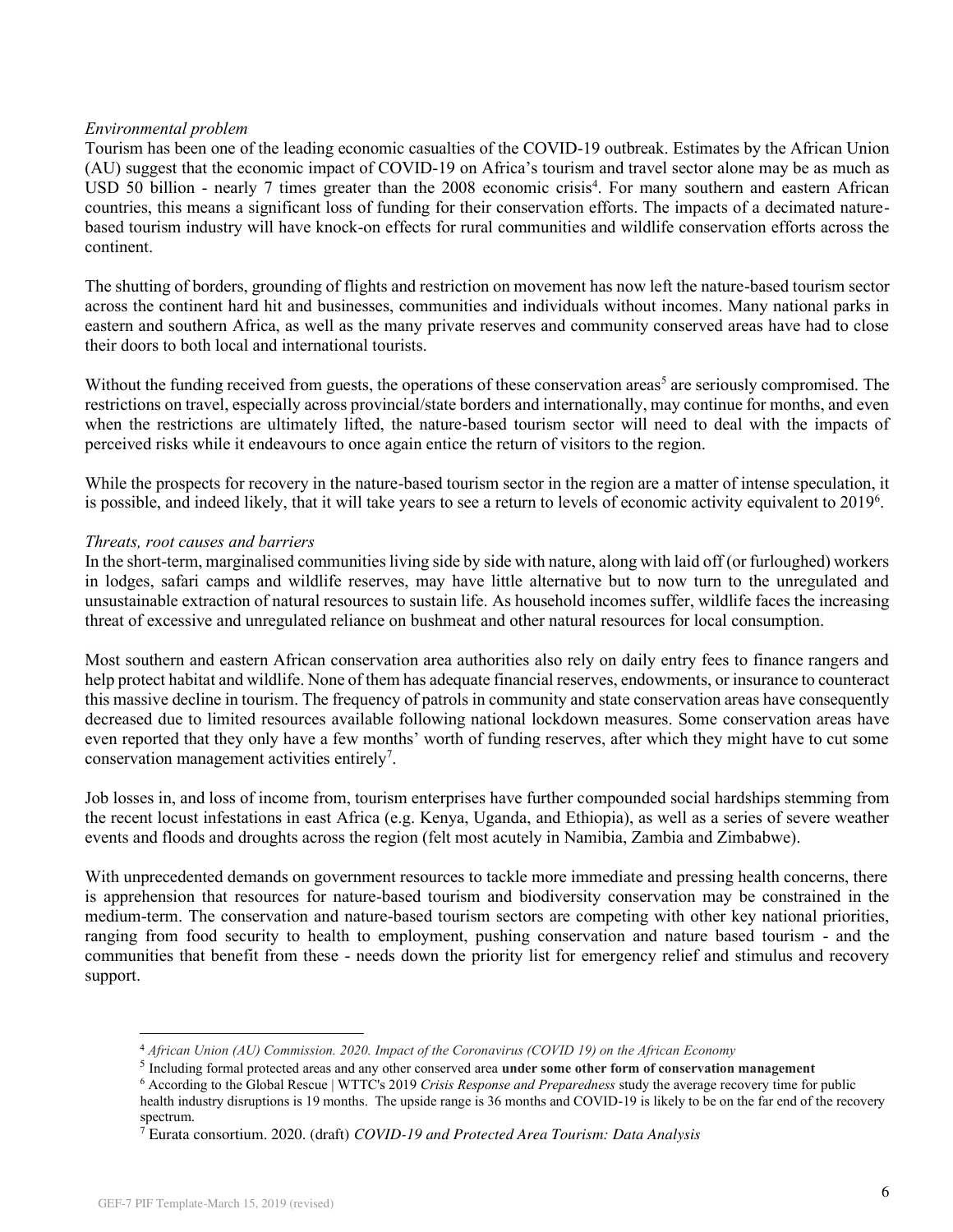There is also a significant risk that some conservation areas may ultimately be converted to farming and other conservation-incompatible uses in order to relieve the community and conservation area dependencies on income derived from nature-based tourism.

*Barrier 1: Limited understanding of, and access to, the suite of COVID-19 funding opportunities, and their application requirements, especially in marginalised rural communities and community-driven nature based tourism enterprises.* While many financial relief products and stimulus packages are on offer to the hard-hit tourism sector, it is no simple feat to establish what is available, where to apply and what the terms and eligibility requirements might be. Donor agencies are also not making this work easy, as press releases confuse where the funding is coming from (department, instruments, etc.), where is it going (specific country interventions versus regional or global initiatives), and how it is getting there (loans and grants to governments or to international implementing agencies). Matching needs to opportunities presents a significant systemic barrier. Greater transparency, and more streamlined processes, are badly needed.

*Barrier 2. Poor coordination of COVID-19 funding opportunities, and weak alignment to real needs on the ground* While there are many funding opportunities becoming available, there is however limited communication and seemingly no coordination among the different funding institutions. Lack of accessible information, complex tradeoffs, opaque and risky funding pipelines, and an uneven playing field for all actors are further hindering a co-ordinated and equitable response to the impacts of the current pandemic on nature-based tourism and their beneficiary communities. Local managers of community conserved areas, such as conservancies, and small nature-based enterprises are often not well enough connected, or lack to capacity, to access funding opportunities.

There is thus 'opportunity and support' but no central platform where nature-based tourism enterprises and beneficiary communities can access all the information and specific support they need.

2) the baseline scenario and any associated baseline projects,

To shield the formal and informal rural economies in Africa from lasting damage, and vulnerable households from income and food shortages, funding assistance is providing a lifeline for communities and businesses to survive the impact of COVID-19. Committed funds respond to two main types of interventions: (i) direct assistance and relief to households in need (food, water, health services, etc.); and (ii) financial and monetary stimulus support to the economy, mainly led by financial institutions providing concessional financial assistance tools and instruments. Fiscal measures like public support for sick pay and health care expenditure are providing social protection to cushion against shocks; other fiscal transfers help credit-constrained households to smooth consumption where incomes have shrunk. Financial measures, such as liquidity injections, are helping firms stay in business and maintain value chain links.

## *(i) Inter-sectoral COVID-19 relief and fiscal stimulus*

African governments have adopted various measures not only to protect people's livelihoods but also to facilitate business continuity and sustain their economies. In the short term, the bulk of government support will be provided in the form of debt relief for those businesses that have fallen into negative revenue traps as a result of COVID-19. Such measures include guarantee funds, credit programmes and fiscal stimulus (such as writing off debts and subsidies via standard tax and duty exemptions and cost-cutting initiatives). It is estimated that the scope of these monetary and fiscal measures however remains limited, ranging from 0.1% of GDP in South Africa (USD 4 per capita) to 1.1% of GDP in Kenya (USD 19 per capita).

The [African Development Bank](https://www.devex.com/organizations/african-development-bank-afdb-19838) has mobilized USD 10 billion to create the *COVID-19 Rapid Response Facility*<sup>8</sup> . The overarching goal of the facility is to lessen the economic and social impact of the pandemic. The African Union (AU) has also raised \$25 million for the *COVID-19 Response Fund*. The [African Export-Import Bank](https://www.devex.com/organizations/african-export-import-bank-afreximbank-45335) has pledged \$3 billion in resources to help member countries, including the private sector, respond to the crisis. The set of tools includes lines

<sup>&</sup>lt;sup>8</sup> Specific country provisions under this facility have not yet been made public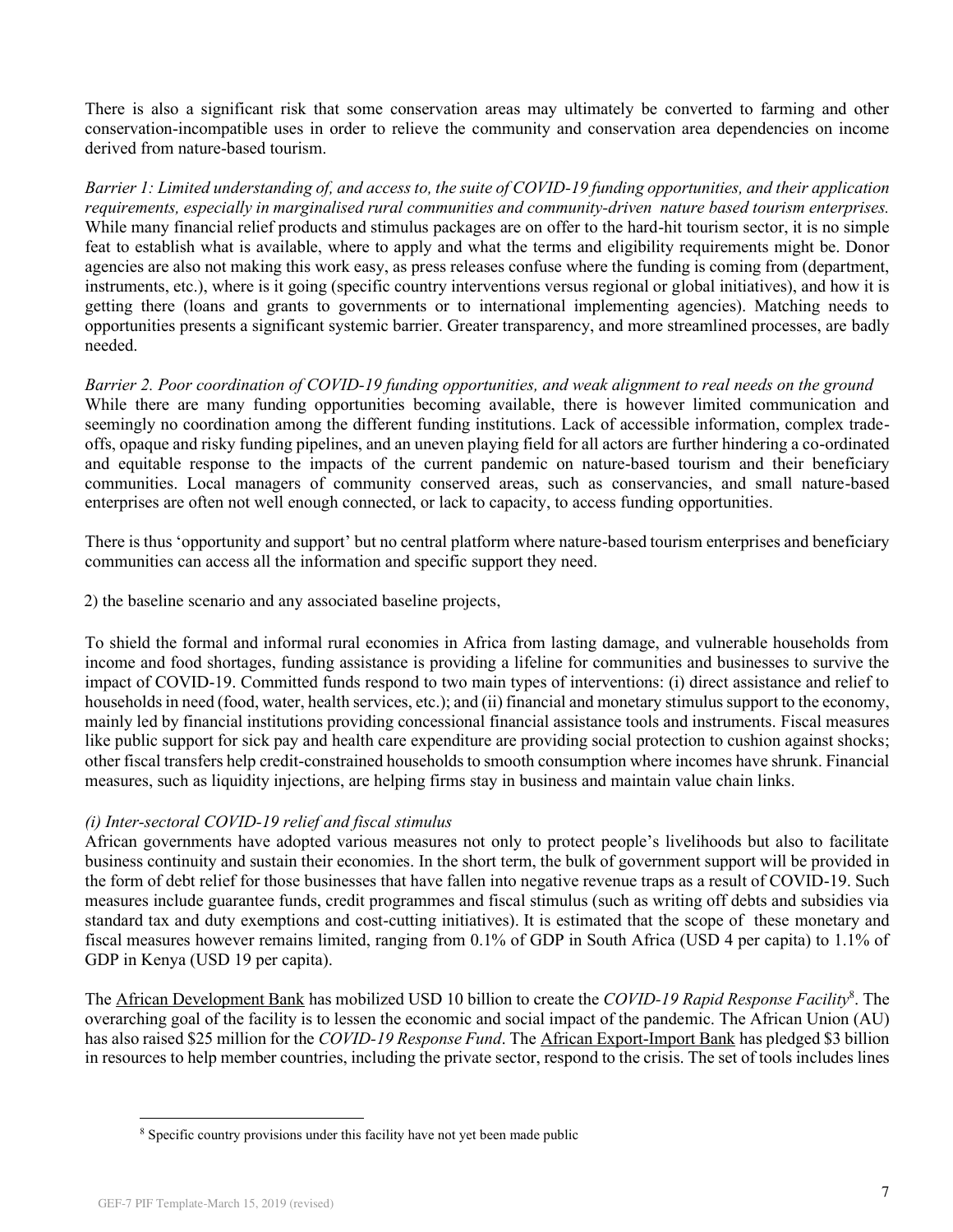of credit, guarantees, or swaps, among others. Its focus is to relieve most of the indirect effects of the pandemic including high risks of debt distress.

The European Union's contribution to the COVID-19 response in sub-Saharan Africa is estimated at over \$2 billion including the funding from the European Commission and loans from the European Investment Bank. The Agence Française de Développement (AFD) has announced the new *COVID-19 Health in Common* program for the African continent with a provision of \$1.1 billion. Ninety percent of the funds will be disbursed in the form of loans, with \$160 million in grants. While most of it will rely on Expertise France's experience and management, AFD is also open to working with development banks, civil society organizations, and other players. The United States Government has provided close to \$270 million to help countries across sub- Saharan Africa respond to the COVID-19 pandemic. This assistance will strengthen various aspects of pandemic response: risk communication, community outreach and public health messaging; the prevention and control of infections in health facilities; laboratory capacity and disease surveillance; and water, sanitation, and hygiene programs. Assistance also addresses the impacts of COVID-19. Official creditors of African government debt have mobilized up to \$57 billion - including upwards of \$18 billion from the IMF and the World Bank each - to provide front-line health services, support to the poor and vulnerable, and to keep African economies afloat. Six African countries – The Gambia, Malawi, Mozambique, Rwanda, Sierra Leone and Tanzania– are eligible for debt services relief for 24 months from the IMF's Catastrophe Containment and Relief Trust. The IMF has further recently approved debt relief under the Catastrophe Containment and Relief Trust to provide US\$14.3 million over the next 4 months, and potentially up to USD 25.7 million over the next 23 months. UNDP has further launched a *COVID-19 Rapid Response Facility*, funded by existing resources and capitalized with an initial US\$20 million. This facility will provide up to \$250,000 per country for initial action, disbursed through a fast-track mechanism (with approval within one week).

#### *(ii) Tourism sector COVID-19 relief and fiscal stimulus*

The government of Kenya has allocated a USD 56 million package to rescue the country's ailing tourism sector in the wake of the COVID-19 pandemic. Of this, USD 9.33 million will be dedicated to 5,500 community scouts under the Kenya Wildlife Service, while a further USD 9.33 million will be used to support the management of 160 community conservancies. In addition, USD 18.66 million has been set aside to support renovation of facilities and the restructuring of business operations by stakeholders in the industry. This will be in the form of soft loans to be administered by the Tourism Finance Corporation (TFC) to the establishments. South Africa's *Tourism Relief Fund* (USD 11.53 million) provides once-off capped grant assistance (limited to USD 2,881 per entity) to Small Micro and Medium Sized Enterprises (SMMEs) in the tourism value chain to ensure their sustainability during and post the implementation of government measures to curb the spread of Covid-19 in South Africa. The Botswana government is implementing a COVID-19 *Wage Support Scheme* to provide financial support to employees in the travel and tourism sector, with qualifying businesses accessing wage subsidies of up to USD 213 per month per employee.

The German Deutsche Gesellschaft für Internationale Zusammenarbeit (*GIZ*) GmbH are currently developing a package of support – with an estimated value of EUR 20 million - for those suffering the loss of nature-based tourism. As of June 2020, the German Government has allocated an additional €15 million for COVID-19 relief efforts under the Financial Cooperation implemented by KfW in the community/tourism/conservation nexus in the Southern African Region (Angola, Botswana, Namibia, Malawi, Mozambique, Zambia and Zimbabwe). In addition, the German BMZ has made €500,000 available through GIZ's SADC TFCA programme to support alternative income generation opportunities for tourism employees in the Lubombo and the Kasungu Lukusuzi portion of the Malawi/Zambia TFCA. The Enhanced Integrated Framework (EIF) has ongoing tourism-focused projects with governments totalling USD 6.5 million in five African countries: Liberia, Comoros, Djibouti, Uganda and Sierra Leone. UK DFID is reportedly in discussions about the establishment of a fund of up to £30 million in support of the recovery of the tourism sector in Africa from the impacts of COVID-19.

#### *(iii) Conservation and rural community relief and fiscal stimulus*

The Africa Foundation is mobilising at least USD 325,000 in support of local communities (focusing on water relief, rural clinic and food distribution) in 73 communities across South Africa, Kenya, Tanzania, Mozambique, Botswana and Namibia that are impacted by COVID-19. The Biodiversity and Protected Areas Management (BIOPAMA) *Rapid Response Grants*, managed by IUCN on behalf of the Organisation of African, Caribbean and Pacific (ACP) States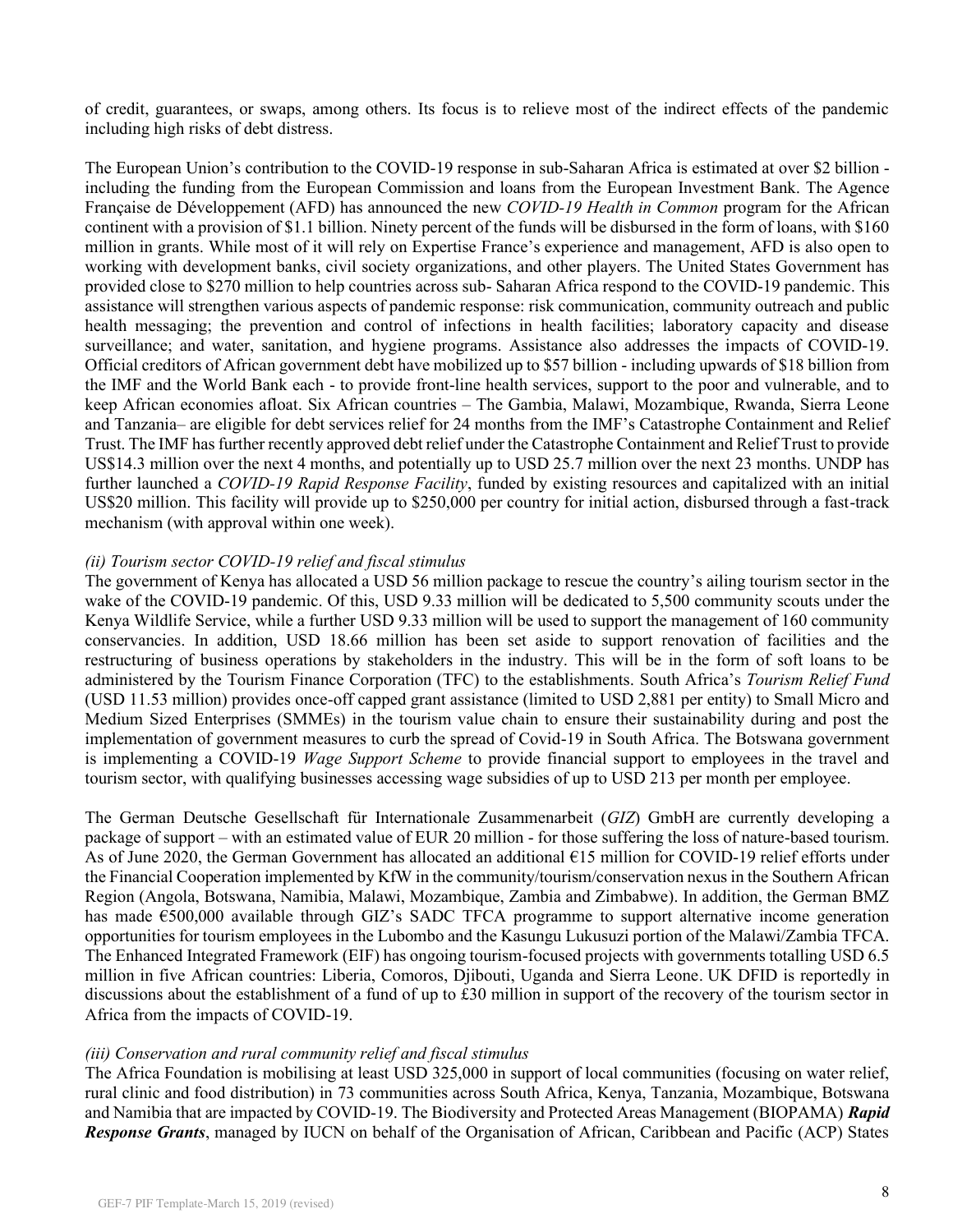and the European Union (EU), is expected **to fund approximately 60 projects**, with a total budget of EUR 2 million. The Rapid Response Grants will address negative impacts of the Covid-19 pandemic on the management and governance of protected areas, while strengthening the resilience of local communities in African, Caribbean and Pacific countries. The SOS African Wildlife initiative, funded by the European Commission's Directorate General for International Cooperation and Development (DG Devco), and administered by IUCN, **has also made its Rapid Action Grants available to projects responding to threats linked to the COVID-19 crisis and its consequences.** The UNDP's Lion's Share initiative has launched a call for proposals titled *Resilience in Wildlife Community Grants,* to support initiatives in communities dependent on wildlife-based tourism. The small grants will be disbursed to nonprofit organizations in developing countries seeking funds to demonstrate innovative local-level action to increase resilience and well-being of communities against external shocks such as pandemic crises in wildlife rich areas.

WWF has mobilized to coalesce support for recovery from the impacts of COVID-19 on the nature-based tourism industry and associated communities. WWF-Namibia's COVID-19 support is focusing on ensuring that community conservancies can meet their most immediate needs for the next two years. It has identified a funding target of approximately USD 4.6 million (for community game guards, conservancy staff, conservation tourism enterprises and COVID-19 awareness-raising and education) to complement the Namibian government emergency funds and leverage matching funds from other stakeholders. Attention to COVID-19 financial responses is now included in WWF's East Africa Sustainable Investments Program, which operates in Kenya, Tanzania, and Mozambique to encourage mainstreaming of sustainability considerations into public and private finance sector priorities and decision frameworks. WWF are also raising funding for a new program to prevent future pandemics, *"Stopping Spill Over at its Source".* The programme aims reduce the impacts of zoonotic diseases, such as the novel coronavirus, by stopping spill over at the source, with a focus on zoonotic hotspot locations.

The Natural Selection Foundation, a collection of owner-operated safari camps, has established a *COVID-19 Village Support program* which transports food parcels to remote villages living adjacent to conservation areas in order to improve the nourishment of neighbouring communities. The African Bush Camps Foundation, based in Zimbabwe, Zambia, and Botswana, has put emergency funds aside for basic services such as water and food in the communities. **African Parks**, which manages 18 parks across 11 African countries, is aiding communities with essential supplies and hand washing stations, in addition to continuing essential park maintenance duties. &**Beyond's** *Africa Foundation* is getting crucial medical supplies to local communities and enabling access to fresh water through borehole creation and the distribution of portable, 24-gallon barrels for transporting and storing large amounts of water. The Isibindi Foundation, which falls under Isibindi Africa, has launched a COVID-19 *Courage campaign* to raise  $\epsilon$ 35 170 for delivering emergency relief to approximately 30 000 vulnerable people who live in the communities surrounding three Isibindi Africa lodges. The Royal African Safaris' Royal African Foundation has raised USD 400,000 and is using its local networks of people across Kenya, Botswana and Tanzania to set up hand washing stations, distribute food relief and create employment during the COVID-19 crisis. Wilderness Safaris are implementing a series of direct interventions across Zimbabwe, Botswana, Kenya, Rwanda, Zambia and Namibia to support affected neighbouring local communities through food distribution, improved sanitation, water delivery, health services and health education. There are other noteworthy COVID-19 relief programs being undertaken by other tourism operators in the region, including Intrepid Safaris, Micato Safaris, Ultimate Safaris, A&K and Thompson safaris.

The **Great Plains Foundation** recently launched its *Project Ranger* initiative to support the rangers in Africa who are on the front lines of the continent's anti-poaching efforts and are at risk of losing their jobs. The Maasai Mara Wildlife Conservancy Association, (MMWCA) in Kenya has raised over \$1.2m of funding for a COVID-19 emergency operations, including payment of community game guard salaries, land leases and operating expenses. They are currently working with USAID to establish an even bigger fund to help with the stimulus and recovery phase.

## *(iv) Coordination of tourism, conservation and community COVID-19 information on relief measures and fiscal stimulus packages*

The Africa COVID-19 Situation Room [\(https://dataportal.opendataforafrica.org\)](https://dataportal.opendataforafrica.org/) has been developed to provide data coverage on the health, social and economic impacts of the Covid-19 pandemic in African countries. The African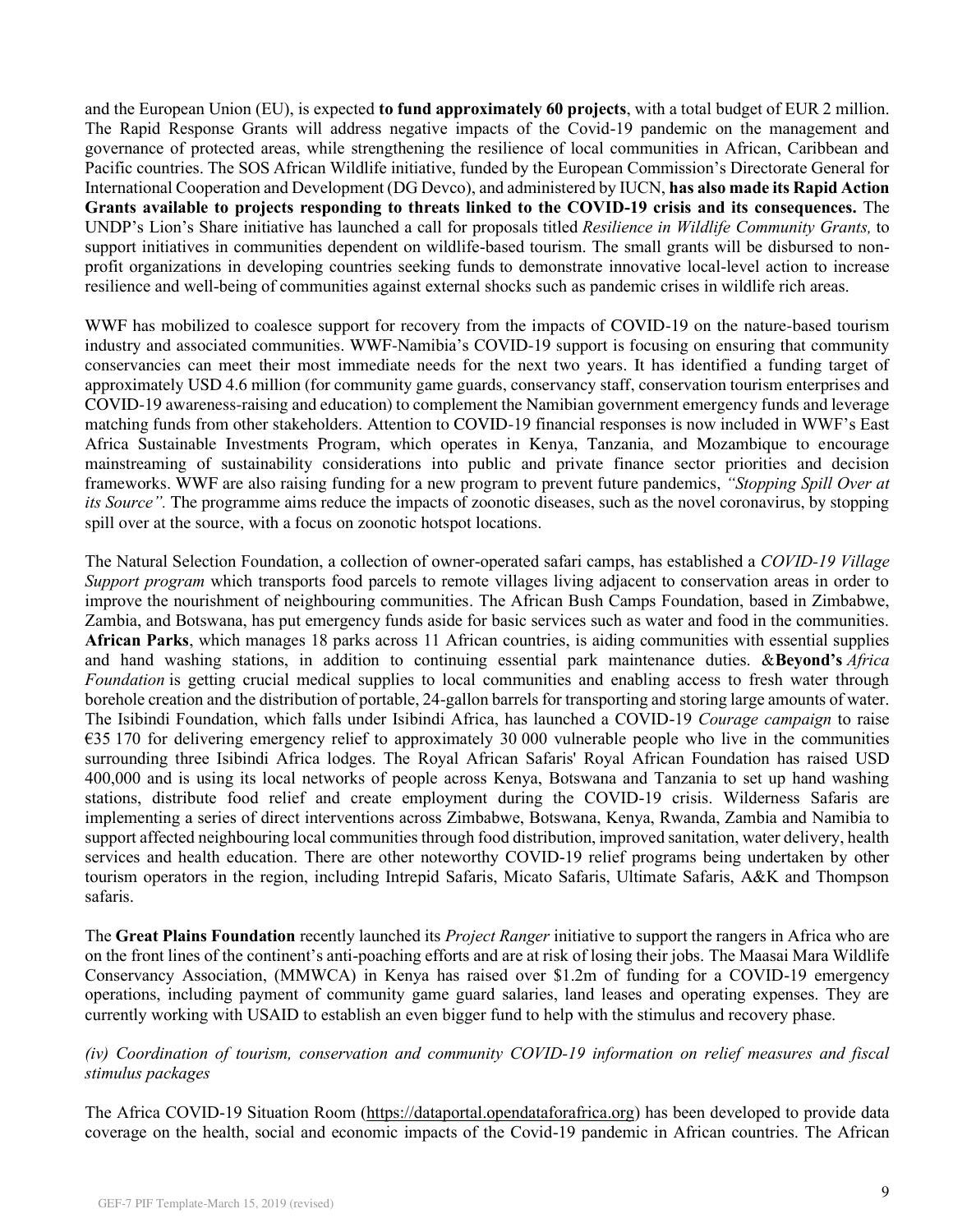Tourism Board (ATB) have initiated *Project Hope Africa*, a partnership between the public and private sector, to coordinate the tourism sector responses through the COVID-19 crisis. The World Tourism Organization (UNWTO) has released a set of recommendations designed to support governments, the private sector and the international community in navigating the social and economic emergency of COVID-19. The WCPA Vice Chair for Eastern and Southern Africa is currently running an online survey of African protected areas and the impacts from the pandemic, while the WCPA Tourism and Protected Areas Specialist Group (TAPAS) is contributing to a study for the European Union (EU) on COVID-19 and protected area tourism to evaluate the impact on protected areas, businesses and local communities. The Green Growth Knowledge Partnership offers quick and easy access to the latest global research, case studies, toolkits, learning products, principles, and protocols to empower policy makers and advisors, small and medium-sized enterprises, and banks, insurance, and investment firms to make evidence-based decisions on COVID-19 responses.

3) the proposed alternative scenario with a brief description of expected outcomes and components of the project;

In the alternative scenario the proposed project will contribute to ensuring a facilitated transition through the COVID-19 pandemic for the nature-based tourism sector in southern and eastern Africa, supporting short-term stability while building enhanced capacity for reimagining the role of this industry for conservation and communities in the longerterm.

In this alternative scenario, the project will create an independent collaborative platform, where resources and tools are centralized, to facilitate and streamline ongoing communication at all levels in the linking of COVID-19 financial relief and stimulus products with local nature-based tourism enterprises and beneficiary communities impacted by the spread of COVID-19. The requested GEF finance is expected to catalyse additional contributions to a collaborative platform. Project outputs will be delivered through sub-grants to African-based partners.

The elements of the collaborative platform will include:

- (i) conducting rapid assessments of the current scenario and identification of the full range of affected conservation areas, nature-based tourism businesses and local communities impacted by COVID-19;
- (ii) maintaining a centralized internet-based data clearinghouse that facilitates access to key data, and provides complementary services, including searching, viewing, transferring, and ordering data;
- (iii) defining and developing analytic knowledge products that would present and disseminate conclusions and findings to inform COVID-19 emergency relief, COVID-19 stimulus packages and building resilience of the industry to ongoing and future shocks;
- (iv) convening dialogues with financial institutions, donors and potential investors to catalyse interactions and increase efficiencies to direct and connect their financial resources and relief and stimulus measures with the most urgent needs;
- (v) engaging (through active facilitation) communities and nature-based tourism operators to support matchmaking with suitable funding agencies and financial institutions;
- (vi) developing knowledge outputs including policy briefs, peer-reviewed and other publications, webinars, dialogues or roundtables sharing the findings and lessons learned on the needs and means to support wildlifebased tourism and local communities affected by COVID-19; and
- (vii) examining the current nature-based tourism and conservation dependency model and assess the feasibility of adopting alternative financing models in order to build increased resilience to future shocks.

The project will geographically focus on the southern and eastern African region, specifically some of the most visited countries for nature-based tourism (Uganda, Kenya, Tanzania, Malawi, Mozambique, Zambia, Zimbabwe, Namibia, Botswana, Rwanda and South Africa).

The project is structured around three components, as follows: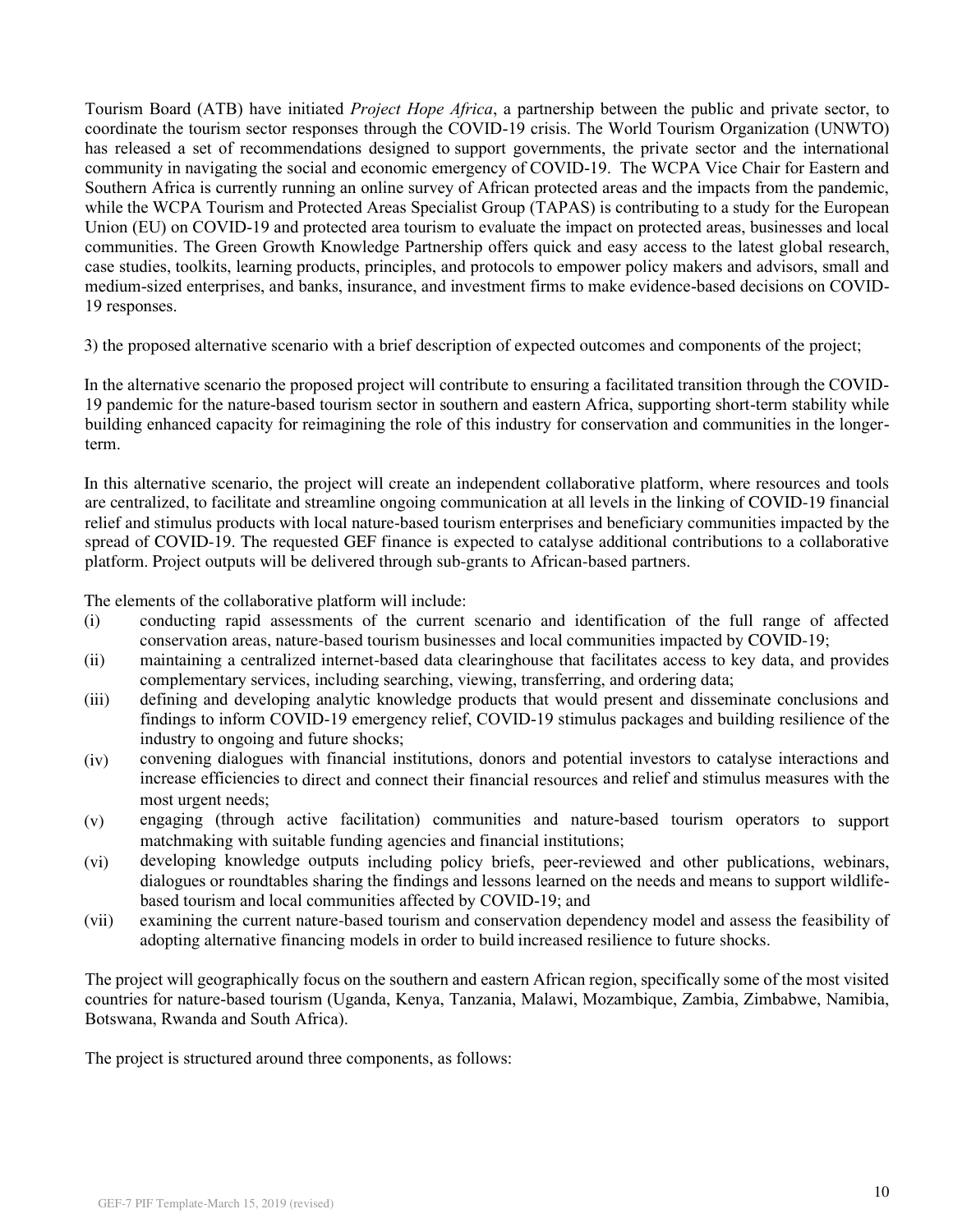**Component 1** (Data clearinghouse) has the following outcome (Outcome 1.1): *'An online data clearing house facilitates access to key information on the social, environmental and economic impacts of COVID-19 on the naturebased tourism sector, and prospective COVID-19 funding resources to address these impacts'.*

In Output 1.1.1, the project will collate and review existing information undertaken by a range of organisation to assess the impacts of COVID-19 in the region. Using this information as a baseline, the project will then conduct rapid surveys to further quantify and qualify the specific impacts of COVID-19 on nature-based tourism enterprises (including business profiles, impacts on revenues, impacts on local communities, impacts on local economies, impacts on conservation areas, critical pressures and needs and current mitigation measures) across the southern and eastern African regions.

In Output 1.1.2, the project will conduct a rapid profiling of the current COVID-19 emergency relief and stimulus packages (including type and scale of funding, beneficiary selection criteria and application procedures) available to the nature-based tourism sector and associated communities and conservation areas.

In Output 1.1.3, the project will design, develop, populate, host and maintain an open-access online data clearinghouse that connects users (i.e. nature-based tourism businesses, conservation areas, conservation agencies and local community organisations), funders, financiers, with clean datasets, analytics, resources, tools, funding and expertise. The platform will be developed using existing web and mobile applications to enable the easy accessibility of data, analytical, and visualisation resources. If practicable<sup>9</sup>, the project may use an existing data clearinghouse platform<sup>10</sup> to launch the project-specific datasets, resources and tools. The building blocks for the data clearinghouse may include datasets, maps, gateways (to other linked databases), resources (case studies, good practice guidelines, etc.) and online support (advisory services, expert advice, etc.). It is envisaged that the data clearinghouse will integrate data from many sources in a transparent public platform. It will allow for public and private groups, content sharing and user-controlled access. The project will also define and develop analytic knowledge products that would present and disseminate these findings to further inform COVID-19 emergency relief and COVID-19 stimulus packages.

The outputs under Component 1 will be directly implemented by partner organisations with a high level of expertise in collecting, curating, analysing and serving environmental, business and socio-economic data. The Regional Centre for Mapping of Resources for Development (RCMRD) has, for example, been identified as a possible host institution for the data clearinghouse.

**Component 2** (Facilitating links between funders, and communities and the nature-based tourism sector) has the following outcome (Outcome 2.1): '*Improved communications, cooperation and collaboration between funding institutions/ donors/ potential donors and nature-based tourism businesses and beneficiary communities, leads to the growth and well targeted distribution of COVID-19 emergency relief and stimulus packages,'* and Outcome 2.2 *'Improved integration of tourism and wildlife sustainable future pathways in investment decisions by Governments and Finance Institutions'*.

In Output 2.1.1, the project will develop and maintain a system of ongoing communication and collaboration<sup>11</sup> with COVID-19 funding sources and the COVID-19 affected nature-based tourism businesses and their beneficiary conservation areas and rural communities<sup>12</sup>. The emphasis for these communications and discussions will be on fostering creativity and nurturing collaborative solutions in order to improve the coordination, speed and efficiencies

<sup>&</sup>lt;sup>9</sup> The feasibility will be assessed during the PPG phase.

<sup>&</sup>lt;sup>10</sup> Such as the *Africa COVID-19 Situation Room* at https://dataportal.opendataforafrica.org/

<sup>&</sup>lt;sup>11</sup> While communication facilitates the connection between different people with unique specialities and knowledge, collaboration is what allows two or more people to interact together on the same project. Collaboration is a gateway, designed to bring different modes of thought and creativity together on the same page or task.

<sup>&</sup>lt;sup>12</sup> Including relevant local, national and regional government institutions and agencies directly involved in: (i) providing COVID-19 emergency relief and stimulus packages; (ii) management of protected areas and nature-based tourism enterprises; and (iii) delivering COVID-19 social and health support services to rural communities. Intended focus is on marginalized communities/beneficiaries and criteria for prioritization of efforts to link beneficiaries will be developed in project preparation phase/early implementation.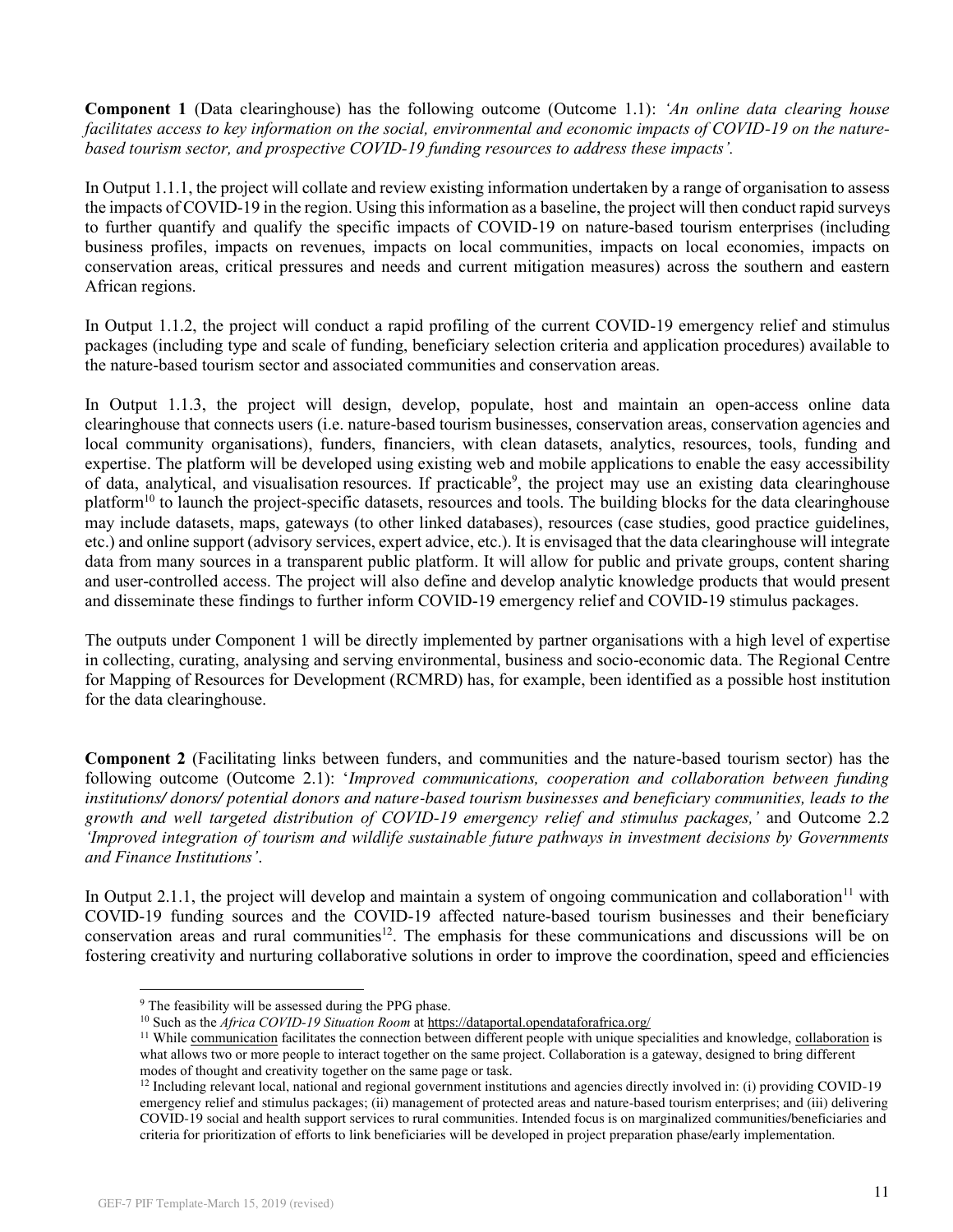of directing COVID-19 support to the distressed nature-based tourism sector. Communications and collaborative discussions will, as far as possible, be routed through local, national and regional representative organisations of the different interest groups (e.g. corporate representatives, national COVID-19 coordination platforms, government representative agencies, business fora, conservancy associations, etc.). The tools for communications and discussions may, depending on the situational context, range from electronic media (video conferencing, chats) through to incountry face-to-face dialogues, roundtables and meetings (COVID-19 lockdown conditions allowing), dependent on the idiosyncratic needs of each interest group.

In Output 2.1.2, the project will - at the request of funding institutions, communities and/or the nature-based tourism sector - deliver a specialist support services (through sub-grants to existing, national level CBNRM networks and other on-ground conservation partners as needed, to do outreach to marginalized groups and communities) to identify opportunities and catalyse matchmaking, on a needs basis. This brokering support service may include *inter alia*: (i) identifying specific COVID-19 funding/financing opportunities for the nature-based tourism sector; (ii) determining the most efficient and effective distribution channels to provide emergency support, with the fewest 'middle men' and safeguards to prevent corruption; (iii) connecting the different nature-based tourism partners (i.e. tourism business, conservation area and/or local community) to funding/financing partners (i.e. donor, investor, financier); (iv) assisting these different partners to articulate their demands and expectations from the funding/financing opportunities; and (v) helping to prepare funding applications, business proposals and/or work plans.

In Output 2.1.3, the project will help identify and develop innovative new funding sources to further assist naturebased tourism businesses and associated communities address the impacts of COVID 19. This may include *inter alia*: (i) establishing and marketing a crowdfunding platform; (ii) seeking venture capital partners for distressed, but viable, nature-based tourism businesses; (iii) seeking funds from business incubators to nurture distressed businesses; (iv) raising short-term low/no interest working capital loans; (v) seeking new 'angel investors' for distressed communitybased tourism businesses; (vi) issuing covered or convertible bonds for nature-based tourism enterprises; (vii) scaling up carbon credit funding in REDD+ countries (such as Tanzania) and countries participating in voluntary carbon markets (e.g. Kenya); and (viii) using donor/grant funding to leverage commercial funding (blended finance).

In Output 2.2.1, the project will contribute to the ongoing debates on the future security of nature-based tourism in Africa, how to measure the value of wildlife tourism in Africa, the principles that underpin sustainable wildlife tourism in Africa and what could be done to future-proof wildlife tourism from unprecedented disturbances/crises such as COVID-19. It will convene and host a series of dialogues to array, evaluate and develop the business case for investments in nature-based tourism and other (wildlife based) economic ventures. It will specifically collect, collate, analyse and disseminate the knowledge learned from this project in support of the development of risk management strategies to respond to risks and uncertainties such as the current COVID-19 pandemic. In this way, the project will further contribute to the longer-term development (and sustainability) of more resilient models for nature-based tourism and conservation, and engage with key financing institutions, donors and policy-makers in relation to the focus of their economic stimulus and investment packages (Output 2.2.2). These outputs may be implemented by partner organisations, in dialogue with key stakeholder organisations.

Component 2 will be implemented through an institutional partner organisation hosting a small team that will include expertise in facilitation of open, collaborative networks, business planning and financial analysis. It will also have the ability to work with other partners in the investment space where deal making will be required.

## **Component 3** (M&E and knowledge management) has the following outcomes (Outcome 3.1): '*Enhanced knowledge sharing, monitoring and evaluation of the impacts of COVID-19 on nature-based tourism and affected communities".*

In Output 3.1.1, the project team will develop and disseminate project lessons and COVID-19 analysis knowledge products, including policy briefs, peer-reviewed other publications as well as webinars, dialogues or roundtables to share the findings. In Output 3.1.2, the project will monitor and evaluate the project's progress. The main M&E instrument that will be used by the project is the Project Results Framework (PRF) and an independent qualitative review. The project results, corresponding indicators and targets in the project results framework will be monitored annually and evaluated periodically during project implementation. The project will, under this output, specifically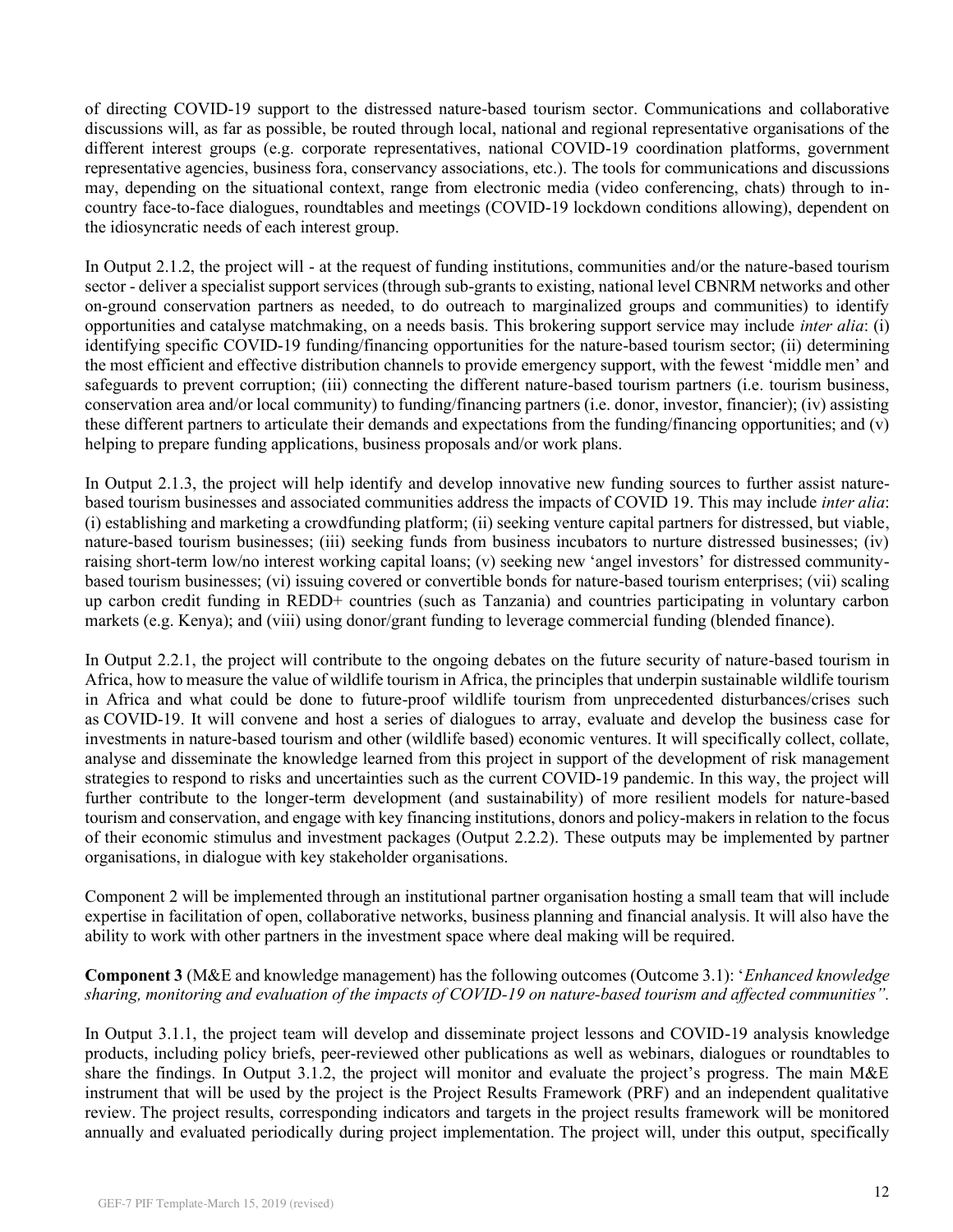implement the following M&E suite of activities: (i) collect and collate monitoring data to report on project performance indicators in the Project Results Framework (PRF); (ii) prepare six month and yearly Project Progress Reviews; (iii) monitor and report on the implementation of the project's Gender Action Plan and conformance to the project's Environmental and Social Safeguards; (iv) prepare and submit quarterly and annual progress reports; (v) host regular Project Steering Committee meetings; and (vi) undertake a project terminal evaluation reviews. This output will be directly implemented by WWF-US, through the Project Manager (PM).

4) alignment with GEF focal area and/or Impact Program strategies;

The proposed project is aligned with the Goal of the GEF-7 BD Strategy 'to maintain globally significant biodiversity in landscapes and seascapes'. It will contribute to achieving Objective 1 ('Mainstream biodiversity across sectors as well as within production landscapes and marine habitat') of the GEF-7 BD Strategy through the Outcome 'Landscapes and marine habitat under improved management (indicator: area of landscapes under improved management to benefit biodiversity).

5) incremental/additional cost reasoning and expected contributions from the baseline, the GEFTF, LDCF, SCCF, and co-financing;

| <b>Summary of baseline scenario</b>                                                                                                                                                                                                                                                                                                                                                                                                                                                                                                                                                                                                                                                                                                                                                                                                                                                                                                                                                                                                        | <b>Summary of GEF scenario</b>                                                                                                                                                                                                                                                                                                                                                                                                                                                                                                                                                                                                                                                                                                                                                                                                                                                                                                                                                                                                                                                                                                                        | <b>Increment</b>                                                                                                                                                                                                                                                                                                                                                                                                                                                                                                                                                                                                                                                                                                                                                                                                                                                                                                                                                                                   |
|--------------------------------------------------------------------------------------------------------------------------------------------------------------------------------------------------------------------------------------------------------------------------------------------------------------------------------------------------------------------------------------------------------------------------------------------------------------------------------------------------------------------------------------------------------------------------------------------------------------------------------------------------------------------------------------------------------------------------------------------------------------------------------------------------------------------------------------------------------------------------------------------------------------------------------------------------------------------------------------------------------------------------------------------|-------------------------------------------------------------------------------------------------------------------------------------------------------------------------------------------------------------------------------------------------------------------------------------------------------------------------------------------------------------------------------------------------------------------------------------------------------------------------------------------------------------------------------------------------------------------------------------------------------------------------------------------------------------------------------------------------------------------------------------------------------------------------------------------------------------------------------------------------------------------------------------------------------------------------------------------------------------------------------------------------------------------------------------------------------------------------------------------------------------------------------------------------------|----------------------------------------------------------------------------------------------------------------------------------------------------------------------------------------------------------------------------------------------------------------------------------------------------------------------------------------------------------------------------------------------------------------------------------------------------------------------------------------------------------------------------------------------------------------------------------------------------------------------------------------------------------------------------------------------------------------------------------------------------------------------------------------------------------------------------------------------------------------------------------------------------------------------------------------------------------------------------------------------------|
| The shutting of borders, grounding<br>$\overline{\phantom{0}}$<br>of flights and restriction of<br>movement to contain the spread of<br>the SARS-COV-2 virus has led to<br>the collapse of the nature-based<br>tourism industry in southern and<br>eastern Africa.<br>This collapse has resulted in<br>significant revenue losses to, and<br>increasing levels of unemployment<br>in, nature-based tourism<br>businesses.<br>These nature-based tourism<br>businesses ordinarily also create<br>financial incentives to communities<br>to conserve wildlife and their<br>natural habitats, and further<br>generate revenue streams to help<br>cross-subsidise the costs of<br>managing conservation areas. The<br>loss of these financial incentives<br>and revenue streams as a result of<br>the COVID-19 pandemic are in<br>turn leading to further job losses<br>and a reduction in household<br>incomes.<br>As household incomes suffer,<br>$\qquad \qquad -$<br>communities increasingly resort to<br>unsustainable levels of natural | An assessment of the impacts of<br>$\qquad \qquad -$<br>COVID-19 on individual nature-based<br>tourism enterprises, individual local<br>communities and individual<br>conservation areas helps better define<br>the relief and stimulus needs of each<br>group.<br>A profiling of the available COVID-19<br>emergency relief and stimulus packages<br>helps identify prospective financial<br>support to help address the needs in<br>each group, and quantifies the quantum<br>of the gap between what is available<br>and what is needed.<br>The establishment of a data<br>$\qquad \qquad -$<br>clearinghouse facilitates access to key<br>data, analyses, resources and tools<br>required to support COVID-19<br>emergency relief and stimulus<br>responses in the nature-based tourism-<br>community-conservation area nexus.<br>- The maintenance of ongoing<br>communications and collaborative<br>discussions with the nature-based<br>tourism partners and funding partners<br>fosters creative and innovative<br>approaches that help improve the speed<br>and efficiencies in directing COVID-19<br>support to the distressed nature-based | An online data clearinghouse<br>$\overline{\phantom{a}}$<br>facilitates access to: (i) key<br>information on the impacts of<br>COVID-19 on individual nature-<br>based tourism enterprises,<br>individual local communities and<br>individual conservation areas; (ii)<br>profiles of COVID-19 emergency<br>relief and stimulus packages; and<br>(iii) additional data, analyses,<br>resources and tools required to<br>guide and support COVID-19<br>emergency relief and stimulus<br>responses.<br>Ongoing communications and<br>collaborations with nature-based<br>tourism partners and funding<br>partners leads to (i) improved<br>speed and efficiencies of COVID-<br>19 financial support; (ii) targeted<br>distribution of COVID-19<br>financial support to those low<br>capacity nature-based tourism<br>partners most in need; and (iii)<br>increased funding streams to<br>augment existing COVID-19<br>financial support.<br>Development and dissemination<br>of knowledge management |
| resource use, and conversion of<br>conservation areas to more                                                                                                                                                                                                                                                                                                                                                                                                                                                                                                                                                                                                                                                                                                                                                                                                                                                                                                                                                                              | tourism sector partners.<br>A facilitated matchmaking service helps<br>$\qquad \qquad -$                                                                                                                                                                                                                                                                                                                                                                                                                                                                                                                                                                                                                                                                                                                                                                                                                                                                                                                                                                                                                                                              | products documenting the lessons<br>learnt in mitigating the impacts of                                                                                                                                                                                                                                                                                                                                                                                                                                                                                                                                                                                                                                                                                                                                                                                                                                                                                                                            |
| productive land uses.                                                                                                                                                                                                                                                                                                                                                                                                                                                                                                                                                                                                                                                                                                                                                                                                                                                                                                                                                                                                                      | connect nature-based tourism partners                                                                                                                                                                                                                                                                                                                                                                                                                                                                                                                                                                                                                                                                                                                                                                                                                                                                                                                                                                                                                                                                                                                 | COVID-19 on the nature-based                                                                                                                                                                                                                                                                                                                                                                                                                                                                                                                                                                                                                                                                                                                                                                                                                                                                                                                                                                       |
| Funding assistance from national<br>$\overline{\phantom{a}}$                                                                                                                                                                                                                                                                                                                                                                                                                                                                                                                                                                                                                                                                                                                                                                                                                                                                                                                                                                               | (tourism business, community,                                                                                                                                                                                                                                                                                                                                                                                                                                                                                                                                                                                                                                                                                                                                                                                                                                                                                                                                                                                                                                                                                                                         | tourism sector, and alternative                                                                                                                                                                                                                                                                                                                                                                                                                                                                                                                                                                                                                                                                                                                                                                                                                                                                                                                                                                    |
| governments, donors and financial<br>institutions is already available to                                                                                                                                                                                                                                                                                                                                                                                                                                                                                                                                                                                                                                                                                                                                                                                                                                                                                                                                                                  | conservation area) and support the<br>preparation of funding applications,<br>business proposals and/or work plans.                                                                                                                                                                                                                                                                                                                                                                                                                                                                                                                                                                                                                                                                                                                                                                                                                                                                                                                                                                                                                                   | future funding models for<br>conservation and communities.                                                                                                                                                                                                                                                                                                                                                                                                                                                                                                                                                                                                                                                                                                                                                                                                                                                                                                                                         |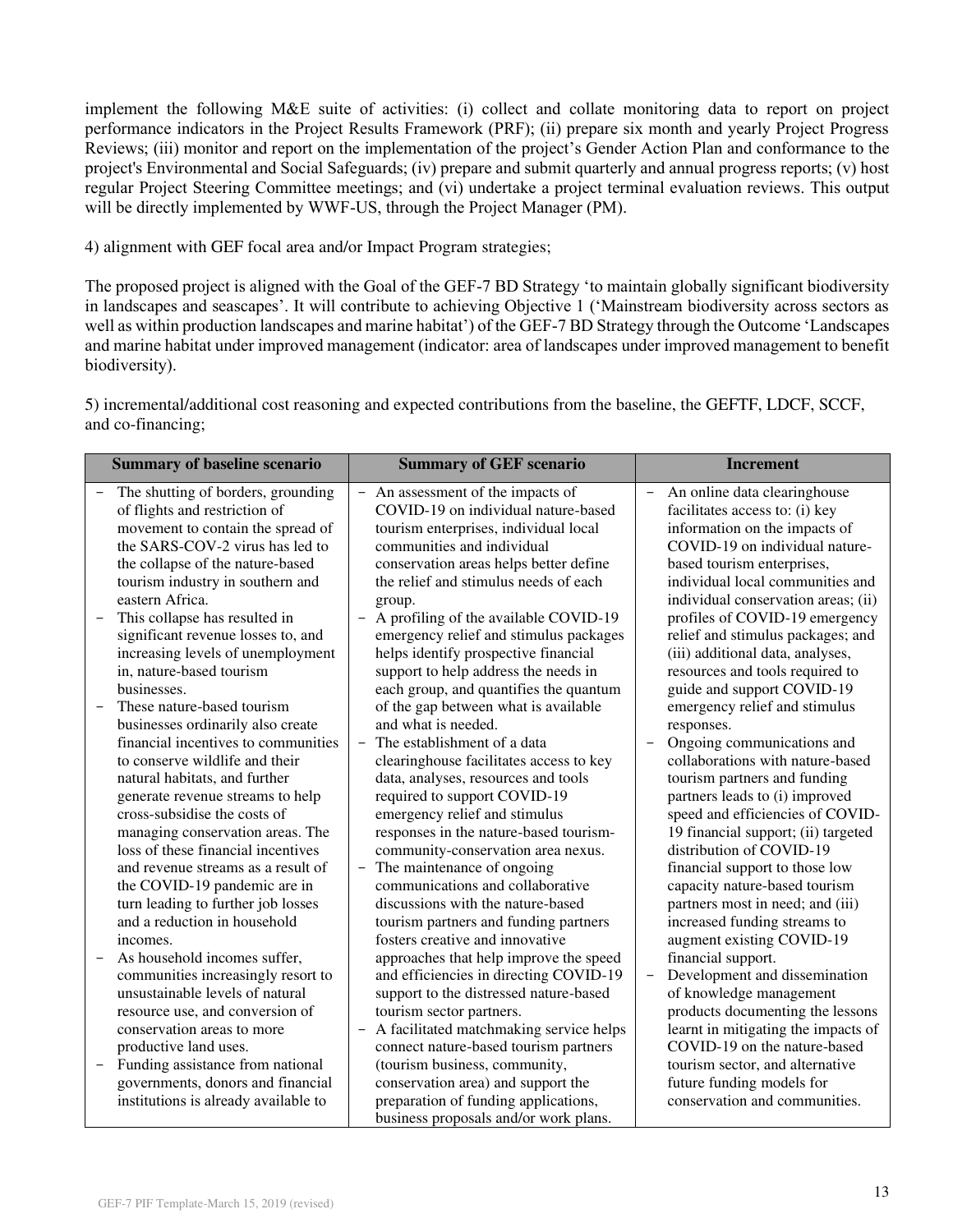| <b>Summary of baseline scenario</b>                                                                                                                                                                                                                                                                                                                                                                                                                                                                                                                                                                                                                 | <b>Summary of GEF scenario</b>                                                                                                                                                                                                                                                                                                                                                                                                                         | <b>Increment</b> |
|-----------------------------------------------------------------------------------------------------------------------------------------------------------------------------------------------------------------------------------------------------------------------------------------------------------------------------------------------------------------------------------------------------------------------------------------------------------------------------------------------------------------------------------------------------------------------------------------------------------------------------------------------------|--------------------------------------------------------------------------------------------------------------------------------------------------------------------------------------------------------------------------------------------------------------------------------------------------------------------------------------------------------------------------------------------------------------------------------------------------------|------------------|
| help businesses and communities to<br>survive the impact of COVID-19.<br>These available funds respond to<br>two main types of interventions: (i)<br>direct assistance and relief to<br>households in need (food, water,<br>health services, etc.); and (ii)<br>financial and monetary stimulus<br>support to the economy.<br>A diverse range of foundations,<br>corporate donors, bilateral donors,<br>multilateral donors, NGOs and<br>large tourism operators are also<br>mobilising and disbursing<br>additional financial and technical<br>support to the communities and<br>conservation areas impacted by the<br>loss of income from tourism | New funding sources are identified and<br>developed to help fill the funding gap<br>between what is available and what is<br>needed.<br>The current nature-based tourism and<br>conservation dependency model is<br>critically evaluated, and alternative<br>models to improve economic resilience<br>to future shocks are developed.<br>- Knowledge outputs are iteratively<br>developed, discussed and shared with<br>nature-based tourism partners. |                  |
| enterprises.<br>The current COVID-19 funding<br>assistance, and the additional<br>financial resources being<br>mobilised, are however not being<br>properly coordinated to realise<br>optimal impact, and are not always<br>well aligned with the real needs on<br>the ground.<br>Poorly connected and/or weakly<br>resourced communities, tourism<br>operators and conservation areas<br>lack the capacity and information                                                                                                                                                                                                                         |                                                                                                                                                                                                                                                                                                                                                                                                                                                        |                  |
| required to equitably access<br>funding assistance and<br>financial/technical support.<br>The extent, scale and impact of the<br>COVID-19 pandemic has further<br>highlighted the weakness of the<br>heavy dependency of communities<br>and conservation areas on nature-<br>based tourism income, in the face<br>of large global scale shocks.                                                                                                                                                                                                                                                                                                     |                                                                                                                                                                                                                                                                                                                                                                                                                                                        |                  |

6) global environmental benefits (GEFTF).

Delivery of global environmental benefits will be achieved through securing and/or leveraging resources to support: (i) sustaining a basic conservation management capacity in formal protected areas in southern and eastern Africa severely impacted by the loss of income from tourism; (ii) limiting the changes in land use, and unsustainable levels of natural resource use, in other conservation areas in southern and eastern Africa; (iii) containing the scale of syndicated wildlife poaching in these protected and other conservation areas, notably of threatened species such as rhino and elephant; and (iv) maintaining basic living standards (health, services and income) of more than 5,000 households (representing at least 20,000 direct beneficiaries, of whom at least 10,000 of which are female) impacted by the loss of tourism income living in and around protected and other conservation areas in the region.

7) innovation, sustainability and potential for scaling up.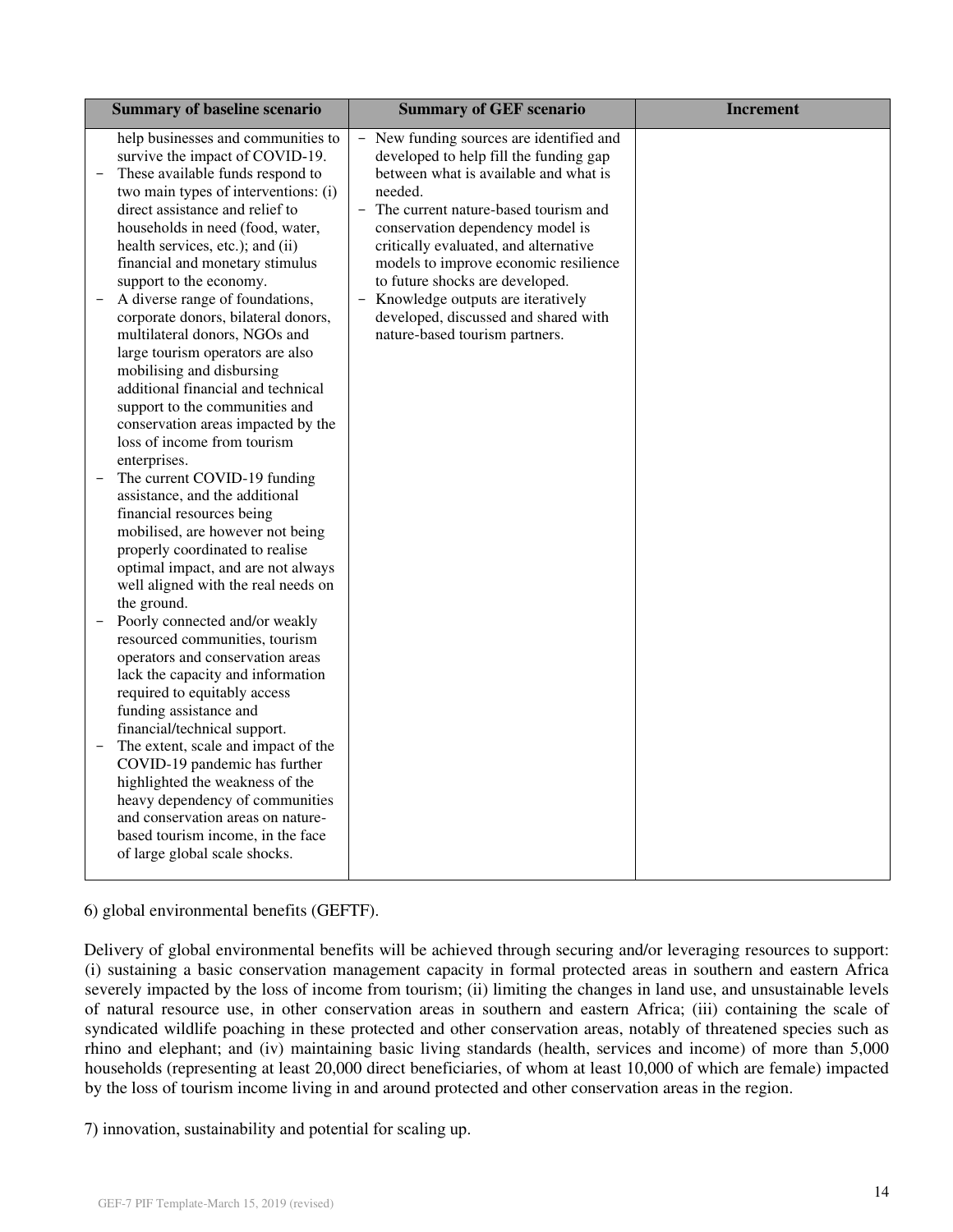The project has been developed as a fast-tracked, flexible and effective response to help lessen the severe short-term (2—3 year) economic and social impact of the COVID -19 pandemic on the nature-based tourism sector partners across southern and eastern Africa. The project follows a similar approach to that advocated by the OECD Policy Response to COVID-19<sup>13</sup>.

To ensure rapid operationalisation, the project will use well-established systems and tools for platforms, and interface with ongoing government and local communication networks and efforts, ensuring sustainability beyond the project lifetime as these structures will continue after the proposed project is finished. While the concept of a platform to provide data clearing house functions and open access to information is not in and of itself an innovation, the proposed application is novel in its vision of streamlining two-way information flow to more rapidly facilitate links and deal making between those with the most pressing needs and those looking to provide financial support in the COVID relief and recovery phases. The proposed project envisions that the sub-national, national and regional partners would be able to build continuing contributions and participation in the platform in their ongoing programmes. It is also the intent of the platform to stimulate the maximum amount of creativity and innovation in developing collaborative responses to the impacts of COVID-19 on the sector.

Conceptually the project will contribute to efforts to address the 3 R's - Response, Recovery and Resilience – for the nature-based tourism sector in southern and eastern Africa. It focuses the GEF investment support on the initial Response and Recovery stages. Although untested as yet, should stakeholders find value in continuing the platform – or elements of it (such as the data clearinghouse) – beyond the lifetime of the GEF project, the nature-based tourism industry and funding partners may consider the feasibility of, and support efforts to, sustaining it as a collaborative mechanism help to address the Resilience stage.

The project had initially been designed to cover the geographic footprint of sub Saharan Africa, but it is anticipated that demand for financial support may rapidly overwhelm the project capacity. The geographic footprint for the project has thus subsequently been further contained to the eastern and southern African regions only. Even this geographic scale may still prove challenging, considering the information emerging daily from the field about the extent and intensity of socio-economic impacts due to the collapse of the nature-based tourism industry. So, the potential for increasing the geographic scale of the footprint is very limited at this stage. Equally, the scope of the project, and the range of prospective partners, will already place considerable pressure on the short implementation timeframe for the project, so – unless additional resources are leveraged during the early stage of implementation – there is limited scope to scale up the project scope or the range of project partners. It is however possible that other regions may set up similar collaborative platforms (although this is speculative at this stage). If so, the project will freely share lessons learnt, resources and good practices, in order to expedite the establishment of similar platforms.

It is envisaged that the project will lay a foundation to identify and implement COVID-19 market correction opportunities. By encouraging a re-think of the tourism model, the proposed project will contribute to the creation of more resilient, sustainable solutions for tourism and conservation (including the associated efforts and investments of the last two decades) and improve links among capital and biodiversity conservation, climate, social inclusion and circular economy initiatives.

1b. *Project Map and Coordinates.* Please provide geo-referenced information and map where the project interventions will take place.

Please refer to Annex A.

## **2. Stakeholders. Select the stakeholders that have participated in consultations during the project identification phase:**

<sup>13</sup> coronovirishttp://www.oecd.org/coronavirus/policy-responses/the-territorial-impact-of-covid-19-managing-the-crisis-acrosslevels-of-government-d3e314e1/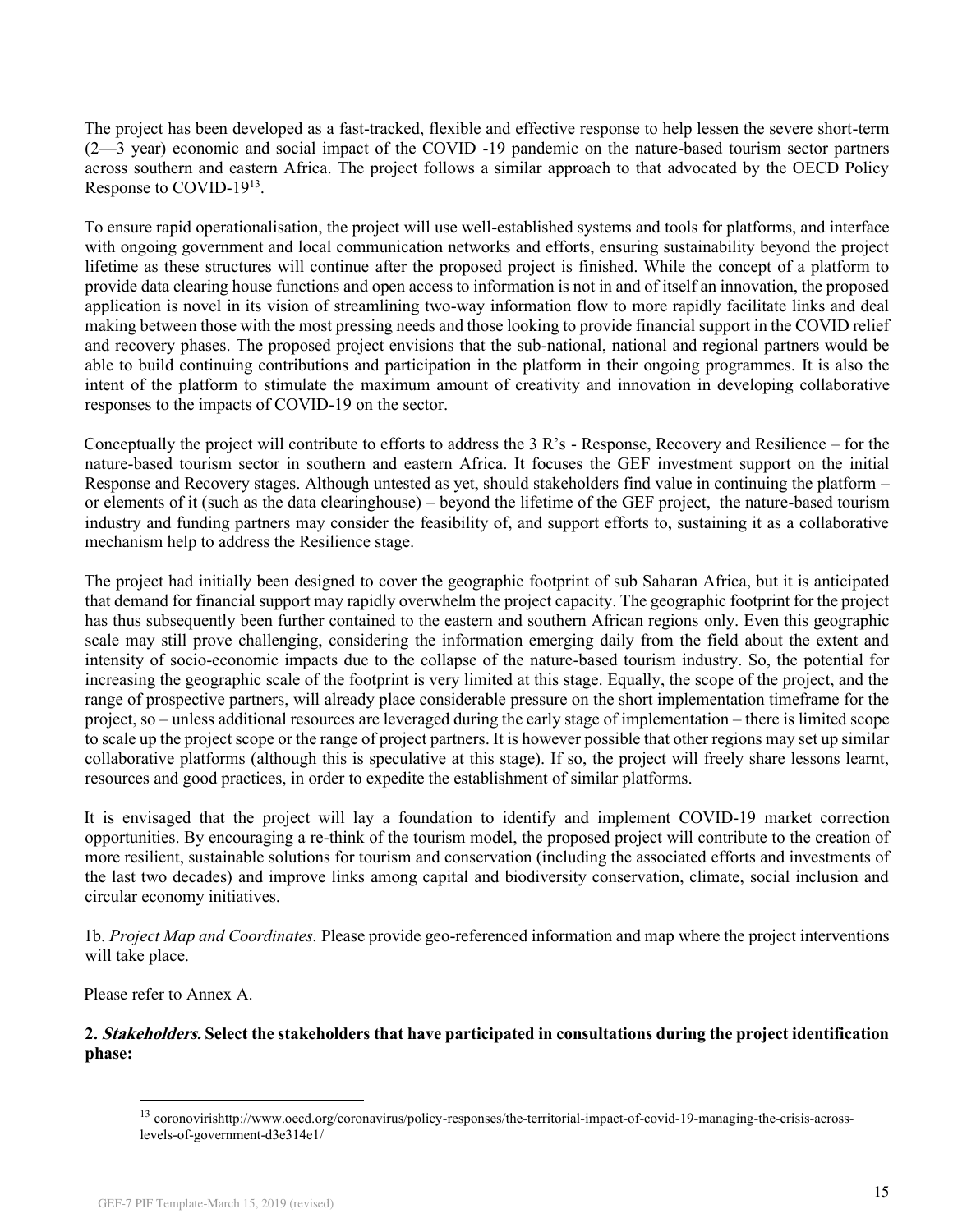**Indigenous Peoples and Local Communities; Civil Society Organizations; Private Sector Entities; If None of the above, please explain why. N/A**

An initial virtual consultation, convened by the Luc Hoffmann Institute, was held in late May 2020 to discuss COVID-19 impact on nature-based tourism and solicit feedback on the initial project concept. The invitation was extended to any interested party following a network cascading process. Various stakeholders across different sectors, geographies and disciplines participated, including local CBOs such as Mozambique CBNRM and the Namibian Association of Community Based Natural Resource Management Support Organizations (NACSO), UN Agencies (UNEP, UNDP), international conservation organizations (AWF, IUCN, TNC, WWF), research institutions (African Leadership University, University of Oxford, University of Florida, IIED), capital investors (Okavango Capital Partners, Conservation Capital) tourism businesses (Wilderness Holdings) among others[1]. Some stakeholders were invited to share perspectives on the proposed platform at the outset of the consultation. Some of the main messages received were:

- The crisis will only be overcome through collective effort that is evidence-based in a fluid environment  $$ need credible information dissemination;
- The significant job loss in urban areas and people returning to extended families in rural areas where employment opportunities are equally reduced, is creating a vicious cycle of increased need and dwindling income;
- The cost to individuals, communities and nations would be far greater than short-term impact and investment required to make sure that the conservation tourism industry can bridge this crisis – thinking of our communities in transboundary conservation areas, this is not any one nation's problem, it is a southern-Africa problem;
- Now more than ever, conservationists need to speak the language of business so countries can think in longer term;
- Facing an unprecedented opportunity to make conservation relevant to people the only way to do this is by taking immediate actions and responding to people's needs now; and
- The biggest challenge is that tourism-dependent conservation model in Eastern and Southern Africa is not working – there is a need to rethink the flow of investments being put towards the problem.

Stakeholders discussed strengths of the proposed initiative to provide a platform for connecting and brokering recovery support with needs on the ground, how the initiative could be further strengthened, what contributions stakeholders could make to the initiative, and steps to take the initiative forward.

On the *strengths and opportunities* of the initiative, stakeholders suggested that the collaborative platform is an opportunity to: speak with a collective voice and act strategically at multiple scales and sectors; push nature-based solutions and unlock resilience of wildlife economies beyond tourism, broadening the perspective on Africa's ecosystems and value; and to avoid duplication and minimize perverse competition for limited resources. Strengths of the platform include the learning of experiences shared across countries, and the ability to act fast on the short term and deliver immediately.

According to stakeholders on the call, the initiative could be *further strengthened* by: a clear definition of parameters and what the platform will do and ensure long-term change remains in focus; including voices beyond conservation (e.g. health, finance and business sectors, investors) and ensure large representation of community voices; streamlining processes to facilitate donors investing in consolidated approaches (need to ensure alignment with local and national government structures and processes to avoid unnecessary conflicts and perverse incentives); including experts with experience in setting up successful platforms; and using the power of networks and champions to amplify the platform. These strengths and ideas for further improvement have influenced the design of the project proposed in this PIF.

Finally, in terms of moving the initiative forward, stakeholders raised the following steps: establishing a clear governance for the proposed platform; identifying the leverage points/methodology to engage communities effectively;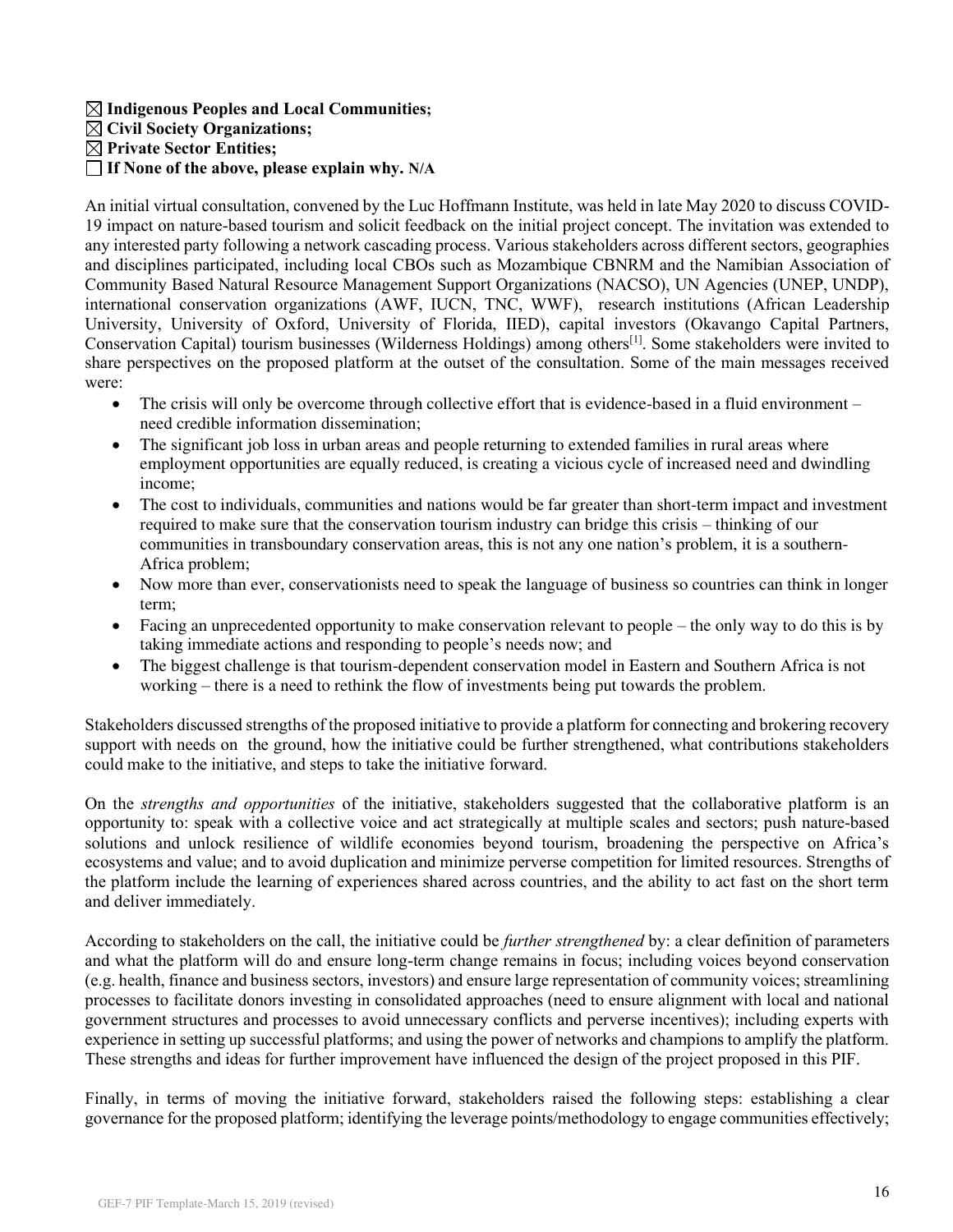identifying the boundaries of the system; clarifying leadership in terms of enabling and catalysing the various ongoing efforts; and submitting a global proposition that brings together African and international champions to announce the initiative.

The above feedback from stakeholders helped to revise and shape the narrative of this proposed project. Stakeholders agreed that there is an urgent need to connect the dots between Public Health, Livelihoods and Conservation, and that the platform should be a "safe" convening space where stakeholders can openly share their opinions. Stakeholder feedback from the virtual consultation and further discussion among key project partners (Luc Hoffmann Institute, WWF ROA, WWF US) helped to focus the three pillars of the GEF proposal: 1) A data-clearing house to facilitate access to key information on impacts of COVID-19 on nature-based tourism sector; 2) Facilitating links between funding institutions and communities in the nature-based tourism sector (facilitated by an online platform), and 3) Monitoring and Evaluation and Knowledge management.

Early in the project design phase, the team will prepare a plan to engage stakeholders throughout the project development stage and will continue to use a participatory approach for ongoing consultations. Stakeholders' feedback will be incorporated into the final project design. The project team will also prepare the comprehensive project Stakeholder Engagement Plan (SEP) to be implemented during project execution. During the project development phase and throughout the life of the project, it is important to note that consultations will always be made genderresponsive and inclusive.

A list of stakeholders and possible roles in the proposed project is appended in Annex D.

## *3. Gender Equality and Women's Empowerment*

Does the project expect to include any gender-responsive measures to address gender gaps or promote gender equality and women empowerment? yes  $\boxtimes$  /no  $\Box$  / tbd  $\Box$ :

If possible, indicate in which results area(s) the project is expected to contribute to gender equality:

 $\boxtimes$  closing gender gaps in access to and control over natural resources;

 $\boxtimes$  improving women's participation and decision-making; and/or

 $\boxtimes$  generating socio-economic benefits or services for women.

Will the project's results framework or logical framework include gender-sensitive indicators? yes  $\boxtimes$  /no  $\Box$  / tbd  $\Box$ 

Emerging data shows that the global recession, produced by COVID-19**,** will result in a prolonged decline in women's incomes and labor force participation, with a more significant impact on women already living in poverty. The situation is worse in the developing economies of southern and eastern Africa where the vast majority of women's employment is in the informal economy with limited access to social protection. To earn a living, these workers often depend on public space and social interactions, which are now restricted to contain the spread of the pandemic. The current situation is also showing an increase in gender-based violence cases, mainly because many women are being forced into "lockdown" at home with their abusers.

The impact of the COVID-19 pandemic on women working in the tourism industry in eastern and southern Africa is devastating. Tourism in the region supports employment generation directly through hotels, restaurants, travel agencies, aircraft, cruises, resorts, and shopping outlets, and indirectly through its multiplier effects on restaurant suppliers, construction facilities, and handicraft producers. Women make up most workers in the tourism industry, though they tend to be clustered in low-skilled jobs. Women constitute more than half of those employed in the accommodation and food services sectors and are more likely to be entrepreneurs in tourism than in other areas of the economy thanks to lower entry barriers. Their enterprises, however, are mainly small-sized<sup>14</sup>.

The present project takes into account the Ebola epidemic experience, and the useful lessons on policy options to further build women's economic resilience in Africa<sup>15</sup>.

<sup>&</sup>lt;sup>14</sup> https://unctad.org/en/pages/newsdetails.aspx?OriginalVersionID=2370

<sup>&</sup>lt;sup>15</sup>[. https://blogs.worldbank.org/africacan/supporting-african-women-through-economic-consequences-covid-19](https://blogs.worldbank.org/africacan/supporting-african-women-through-economic-consequences-covid-19)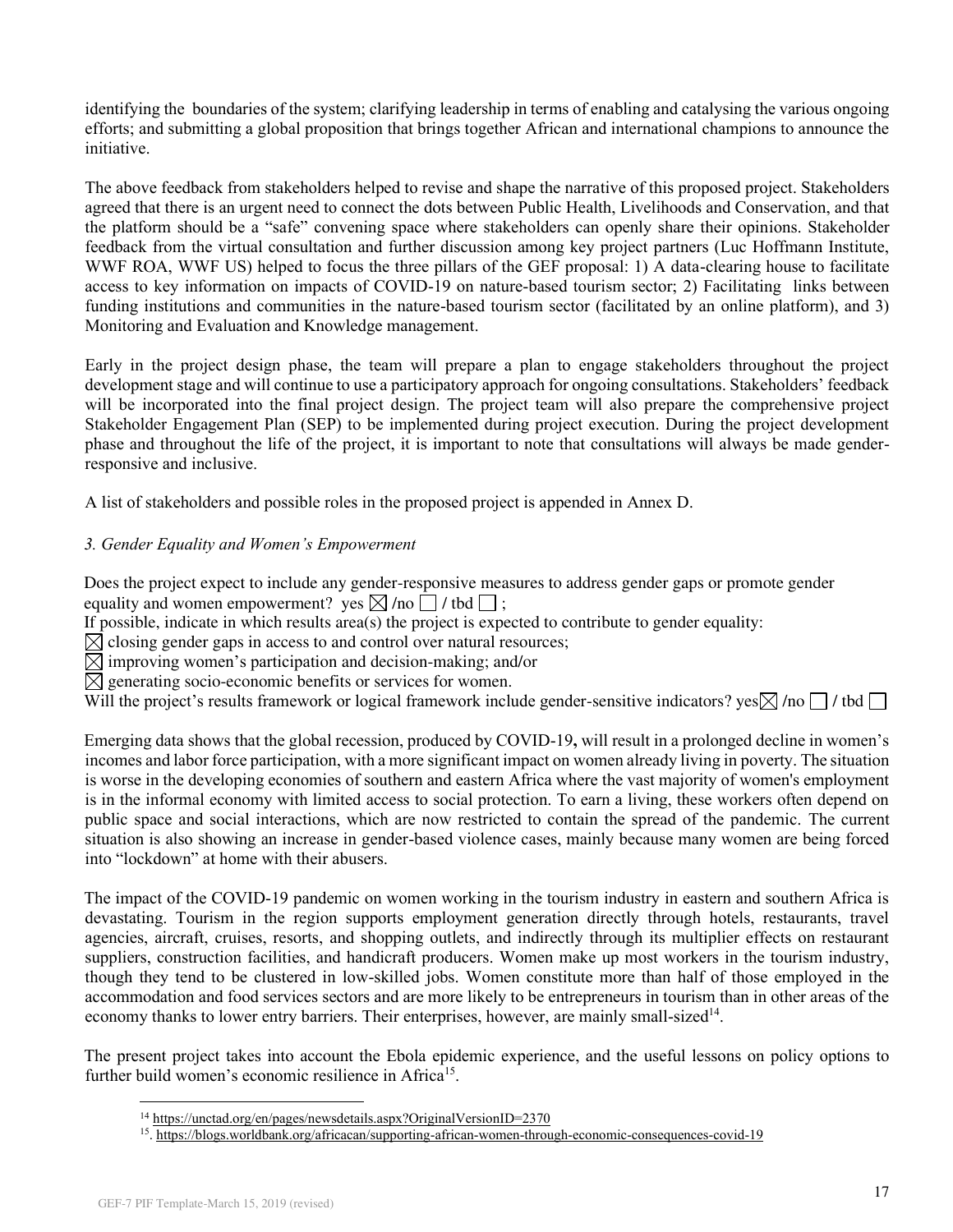The proposed project will promote gender equality and the empowerment of women in several ways. Activities will be designed to take into account the context of these southern and eastern African countries and to address critical gender imbalances as they relate to the project, including: (i) access to education, (ii) equal representation and participation in the decision making for management of resources and (iii) access to financial services.

The project team will seek to ensure the inclusion and involvement of women through all the project activities. The project team will use data from the gender analysis<sup>16</sup> and the stakeholder consultations to develop the gender action plan. The gender analysis and action plan developed in the project development phase will be used in the project implementation to influence the progress of the financial solutions to be proactively gender inclusive. Overall, gender issues will be included in the different outcomes, outputs, and activities of the project, and that will be identified in the gender action plan. The gender action plan will ensure mainstreaming of gender into the project results framework, throughout the project activities, collecting gender disaggregated data everywhere relevant as well as identifying gender-sensitive indicators for the proposed project, which will be an integral part of the project's M&E plan. The GEF policy on gender equality will be applied throughout the development and implementation of the proposed project.

*4. Private sector engagement.* Will there be private sector engagement in the project? (yes  $\boxtimes$ /no  $\Box$ ).

The project will actively engage with those commercial tourism companies and destination management companies (DMCs) in eastern and southern Africa that: (i) contribute substantial funding for private reserves, communal conservancies, and public protected areas; (ii) support conservation programs; and (iii) provide employment opportunities in local communities.

It will support these commercial tourism companies to connect with suitable financial institutions, donors and potential investors providing COVID-19 relief and stimulus packages in order to address their most urgent needs. It may even, if requested, deliver a specialist support service to small commercial nature-based tourism entrepreneurs to help identify specific funding opportunities, catalyse matchmaking with prospective funders and financiers and/or prepare funding applications, business proposals and/or work plans.

The project will further engage these commercial tourism companies to collaboratively identify and test innovative measures to future proof nature-based tourism from unprecedented disturbances/crises such as COVID-19.

| <b>Risks</b> |
|--------------|
|--------------|

| <b>Risk</b>                            | <b>Risk level</b> | <b>Risk mitigation measures</b>                                 |
|----------------------------------------|-------------------|-----------------------------------------------------------------|
| 1. The affected nature-based tourism   | High              | Initially it was anticipated that the project would cover the   |
| businesses, conservation area managers |                   | geographic footprint of sub Saharan Africa. To address the      |
| and local communities benefiting from  |                   | increasing concern that demand may rapidly overwhelm project    |
| tourism activities/income who require  |                   | capacity, the geographic footprint for the project was          |
| COVID-19 financial support may         |                   | subsequently contained to eastern and southern Africa.          |
| overwhelm the collaborative platform's |                   | However, even this geographic scale may still prove challenging |
| capacity to meet expectations          |                   | considering the information emerging daily from the field about |
|                                        |                   | the extent and intensity of socio-economic impacts due to the   |
|                                        |                   | collapse of the nature-based tourism industry.                  |
|                                        |                   | During the PPG phase, a rapid survey will thus be undertaken to |
|                                        |                   | better quantify the needs, and likely demands on the project to |
|                                        |                   | help address these needs. An assessment of partner agencies and |
|                                        |                   | institutions who may commit to investing additional resources   |
|                                        |                   | into further strengthening the collaborative platform to meet   |
|                                        |                   | demand will also be undertaken during the PPG phase. This       |
|                                        |                   | information will then be used to further refine the geographic  |

<sup>16</sup> Please see the Annex for the full gender desktop analysis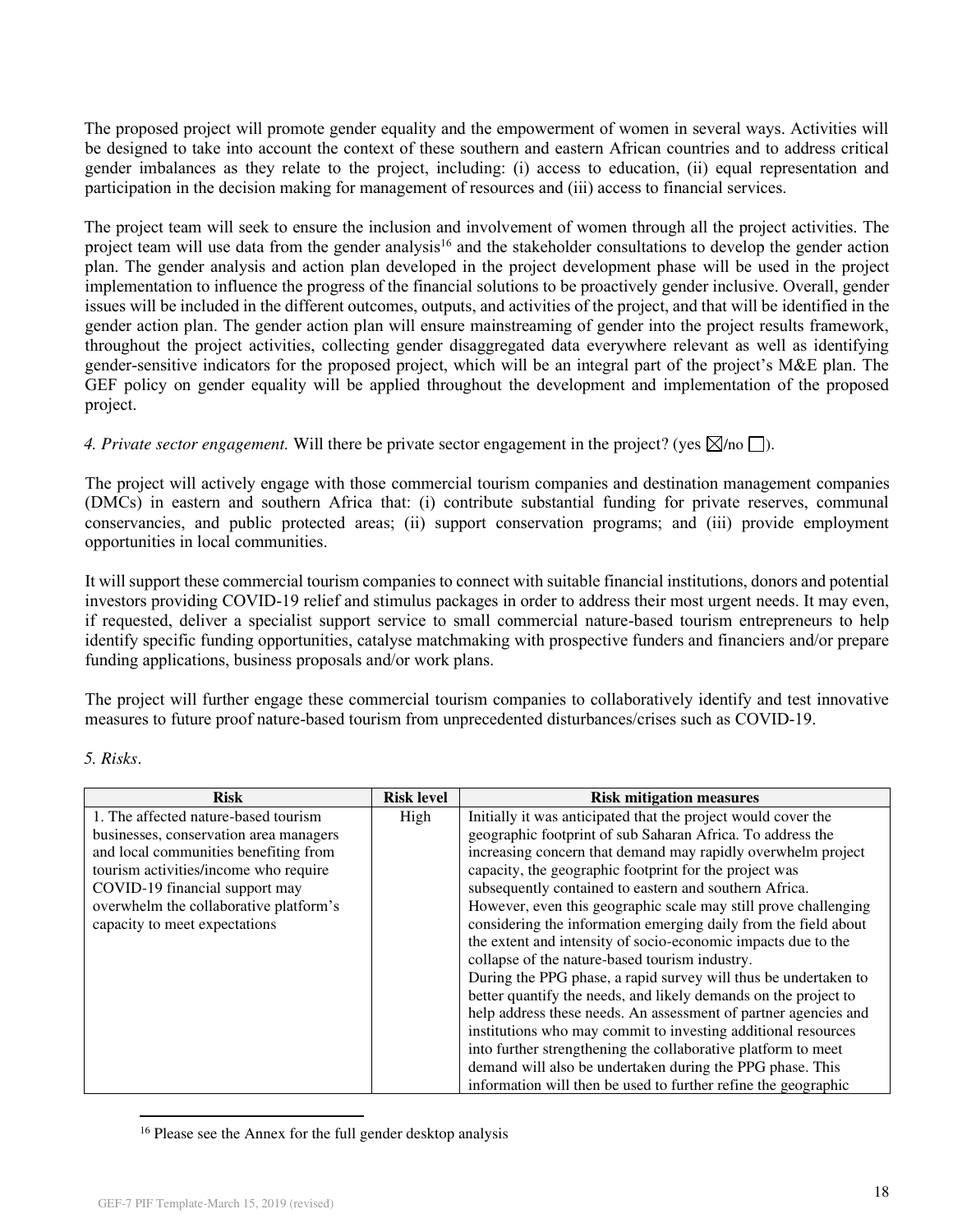|                                                                                                                                                                                                                                                                                                                                    |          | scope of the project (if required), based on a better understanding<br>of the likelihood of the risk and the capacity/resources available<br>to manage the platform.                                                                                                                                                                                                                                                                                                                                                                                                                                                                                                                                                            |
|------------------------------------------------------------------------------------------------------------------------------------------------------------------------------------------------------------------------------------------------------------------------------------------------------------------------------------|----------|---------------------------------------------------------------------------------------------------------------------------------------------------------------------------------------------------------------------------------------------------------------------------------------------------------------------------------------------------------------------------------------------------------------------------------------------------------------------------------------------------------------------------------------------------------------------------------------------------------------------------------------------------------------------------------------------------------------------------------|
| 2. Because WWF-US is the executing<br>agency for the project, there is a perception<br>that this is an NGO-driven initiative which<br>may lead to a lack of buy-in from some<br>communities, government agencies,<br>private sector partners and more traditional<br>financial institutions                                        | High     | The project has been designed to ensure that the data<br>clearinghouse in component 1 and the facilitation services in<br>component 2 are undertaken by reputable, independent<br>organisations with a strong presence in, and experience of, the<br>southern and eastern African context.<br>The project will also establish a Project Steering Committee, with<br>representation of all the key stakeholder, to oversee the project<br>implementation.<br>It is further envisaged that WWF-US largely fulfil only an<br>administrative project management function.<br>During the PPG, additional measures will be identified and<br>developed to further mitigate this risk.                                                 |
| 3. Large commercial tourism operators and<br>well capacitated conservation agencies and<br>community organisations optimise the<br>services of the collaborative platform,<br>while small entrepreneurs and low capacity<br>conservation areas and communities<br>struggle to access the platform and get<br>their needs addressed | Moderate | These low capacity conservation areas and communities are<br>priority stakeholder groups for the project.<br>The project will thus develop targeted approaches in component 2<br>to ensure that these low capacity conservation areas and<br>communities have equitable access to the facilitation services<br>offered by the platform. While these approaches will be further<br>refined during the PPG phase, they will need to include face-to-<br>face interactions in the field where technology and connectivity<br>are significant constraints, COVID-19 protocols notwithstanding.                                                                                                                                      |
| 4. Large donor agencies and financial<br>institutions, with well-established links to<br>nature-based tourism businesses,<br>conservation area managers and local<br>communities in southern and eastern<br>Africa will not be interested in using the<br>project's collaborative platform                                         | Low      | While it is hoped that these institutions will share, or make<br>available, information for the data clearinghouse, they are not the<br>target beneficiaries of the collaborative platform. These<br>institutions are already largely achieving the platforms objective<br>of streamlining emergency relief and stimulus support to the most<br>needy tourism operators, communities and conservation areas.<br>While the project does not envisage the need for a facilitated<br>connection between these well-established donor/financial<br>institutions and the nature-based tourism businesses, conservation<br>area managers and local communities it will engage them in<br>collating lessons learnt and best practices. |

## *6. Coordination*.

WWF will self-execute this project through the WWF US office. This is to expedite the project development process and project start. Time will be saved by not requiring due diligence of the primary grant recipient or development and negotiation of an external grant agreement. WWF US will quickly procure key services, such as the IT work. WWF US can sub grant efficiently to project partners, globally and in the project's geographic region, further expedited by existing agreements or relationships that WWF has many key stakeholders and potential project partners.

WWF-US, through its WWF GEF Agency will: (i) provide consistent and regular project oversight to ensure the achievement of project objectives; (ii) liaise between the project and the GEF Secretariat; (iii) ensure that both GEF and WWF policy requirements and standards are applied and met (i.e. reporting obligations, technical, fiduciary, M&E); (iv) approve budget revisions, certify fund availability and transfer funds; (v) organise the final evaluation and review project audits; and (vi) certify project operational completion.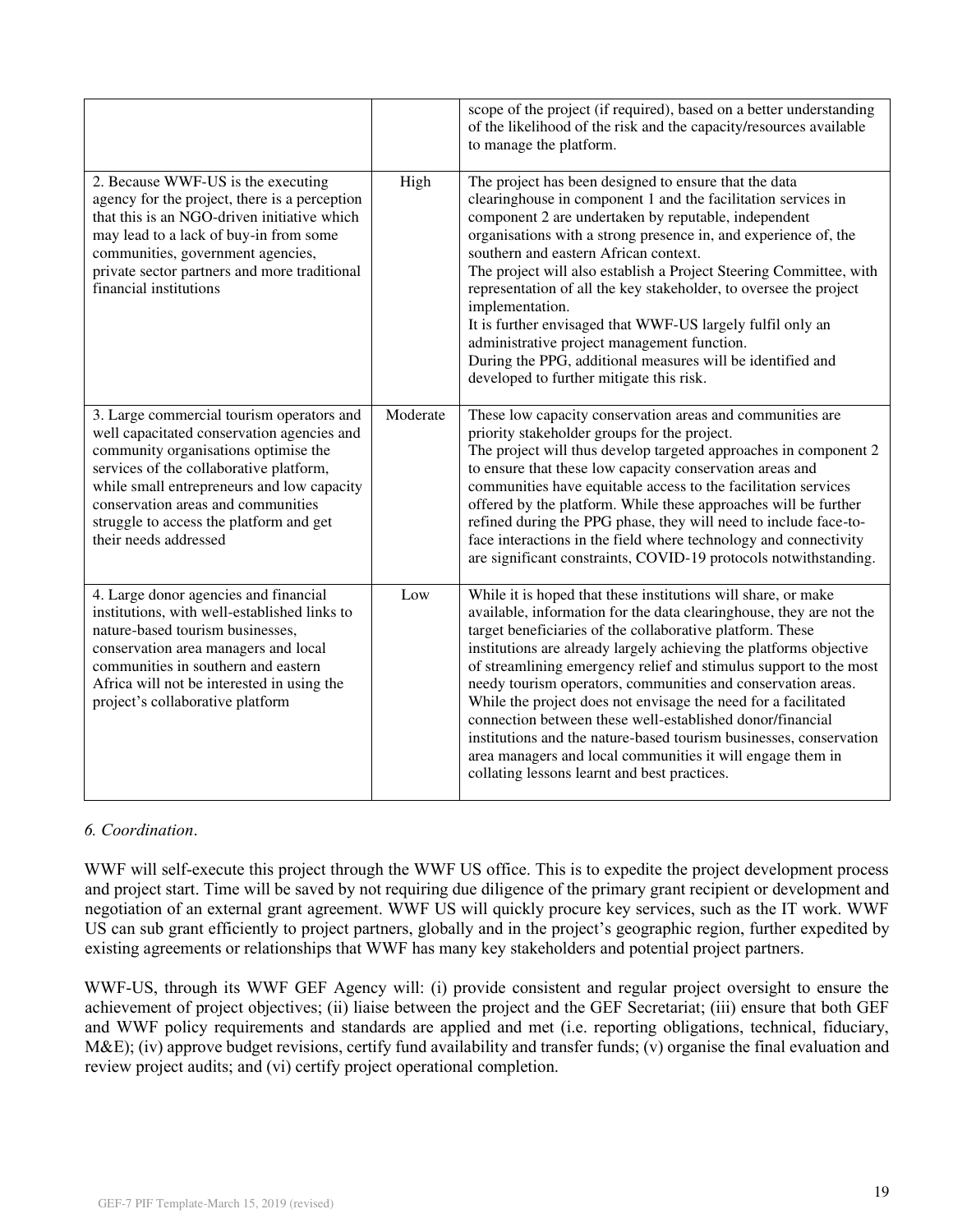This project execution will be firewalled from the WWF GEF Agency. The Project Management Unit will be housed within the Conservation Program which reports up through to the Chief Conservation Officer. As the WWF GEF Agency reports up through to the Chief Operations Officer, the implementing/executing firewall has been respected.

WWF-US will appoint a Project Manager (PM) to provide the strategic oversight and guidance to project implementation. Reporting up to the Chief Conservation Officer, the PM will be responsible for: (i) preparing the overall project work plan; (ii) preparing annual budgets and work plans; (iii) managing project expenditure in line with these annual budgets and work-plans; (iv) recruiting partner institutions and specialist support services to implement outputs and activities (primarily African based); (v) ensuring technical quality of products, outputs and deliverables; (vii) producing quarterly expenditure and cash advance requests from project partners; (viii) reporting to the Project Steering Committee (PSC) and the WWF GEF Agency on project delivery and impact via six-month and yearly Project Progress Reports; and (ix) liaising and working closely with all partner institutions to link the project with complementary national, regional and local programs and initiatives.

A Project Steering Committee (PSC) will be constituted to serve as the project oversight, advisory and support body for the project. The final composition of the PSC will be determined at the Project Inception Workshop, but will include representatives of the different project partnering agencies, and will be mainly comprised of African-based partners and the GEF Secretariat. The PSC will ensure that the project remains on course to deliver the desired outcomes of the required quality. The PSC provides overall guidance and policy direction to the implementation of the project and provides advice on appropriate strategies for project sustainability. The PSC will play a critical role in project monitoring and evaluation by quality assuring the project processes and products. It also advises on any conflicts within the project or to any problems with external bodies.

The project will coordinate and align its communication and collaboration approach with the existing knowledge management platforms already established under the GEF Sustainable Forest Management impact program (CBSL and DSL), the Inclusive Conservation Initiative and the Global Wildlife Program, notably for Child projects in eastern and southern African countries which support nature-based tourism enterprise development in conservation areas. It will specifically identify, and coordinate financial support to, individual GEF-funded project beneficiaries that have been detrimentally impacted by the collapse of income streams from nature-based tourism enterprises (e.g. the GWP Child project '*South Africa Biodiversity Economy and Illegal Wildlife Trade'*).

*7. Consistency with National Priorities*. Is the project consistent with the National strategies and plans or reports and assessments under relevant conventions? (yes  $\boxtimes$  /no  $\Box$ ).

The outcomes under the proposed project contribute to the priorities of two central intergovernmental organizations that represent African countries: The Southern African Development Community (SADC) and the East African Community (EAC). Both organizations focus on promoting sustainable and equitable economic growth and socioeconomic development to improve the quality of life of people of East Africa and Southern Africa.

The EAC, which comprises the states of Burundi, Kenya, Rwanda, South Sudan, Tanzania and Uganda, promoted the region as a single tourism destination in its Treaty, in line with the implementation of the EAC single visa scheme. In 2012, the East Africa Tourism Platform was established to reduce barriers to inter and intra-regional tourism, promote a regional marketing approach, and encourage capacity building and skills transfer. The EAC 2050 Vision document (published in 2016) established a goal to "Enhance tourism, trade in goods and other services within the EAC region and with the rest of the world." The number of jobs supported directly or indirectly by the tourism sector is projected to increase from 1.7 million in 2008, to 2.3 million in 2025, and 5.6 million by  $2050^{17}$ . Further, the project aligns with the EAC's COVID-19 Response Plan (April 2020) which highlights the need to mitigate fundamental impacts of the pandemic on the various vital economic and social sectors of the EAC region, including ensuring sufficient supply of

<sup>&</sup>lt;sup>17</sup> East African Community, 2016. ECA Vision 2050: Regional Vision for Socio-Economic Transformation and Development, pg. 74[. https://bit.ly/2UXHZ8L](https://bit.ly/2UXHZ8L)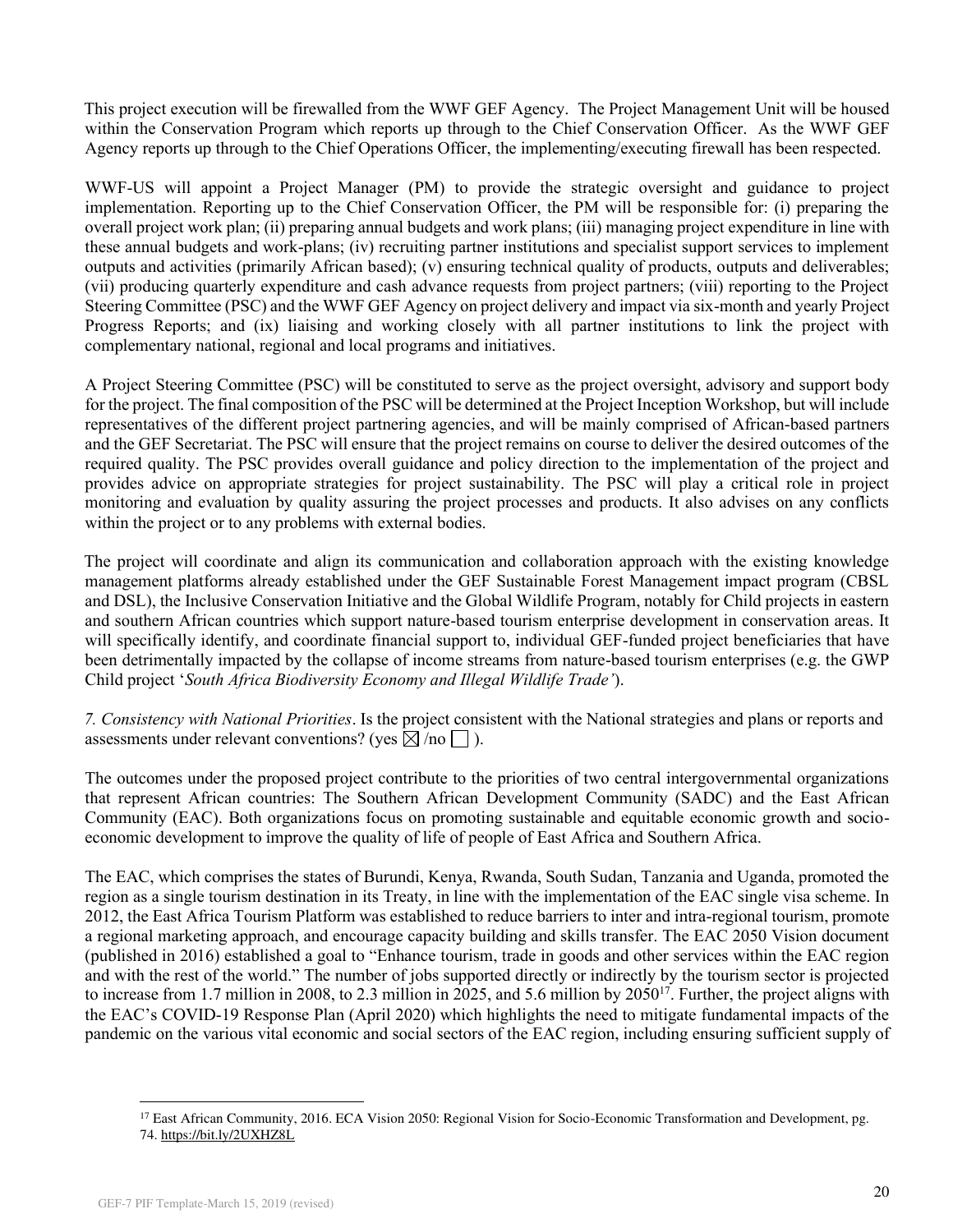essential food; keep businesses afloat especially Micro, Small and Medium Enterprises (MSMEs); maintain employment; adapt and reorient businesses; promote and utilize locally made products as much as possible..."<sup>18</sup>.

Given the rapid growth of the tourism industry in the region in recent years, the Southern Africa Development Community has prioritized tourism as a way to promote sustainable economic development goals and regional integration. The Protocol on the Development of Tourism of 1998 establishes the official policies and tourism priorities of the region, and aims to foster the industry for livelihoods improvement.<sup>19</sup> The Protocol also established the Regional Tourism Organization of Southern Africa (RETOSA) with the aim of promoting SADC as a preferred tourism destination. In 2016, RETOSA was integrated as a full directorate in the SADC Secretariat, and in 2018 SADC member states requested the SADC Secretariat to fast-track RETOSA's charter and the MOU between the two secretariats. Although RETOSA has contributed to increasing tourism numbers in the region, SADC still lacks "an efficient network of wholesalers to design and package comprehensive multi-destination tours that attract international tourists to the region"<sup>20</sup>. With tourism expected to grow in the coming years, the Regional Infrastructure Development Master Plan proposed the creation of Trans-frontier Conservation Areas (TFCAs) as key drivers for regional integration and to promote tourism in the region. Further, the purpose of the Tourism Sector Plan of 2012 is to outline an integrated plan for the sustainable development of these TFCAs through 2027. TFCA development through tourism is highlighted as "a tool for biodiversity conservation and economic empowerment of rural communities"<sup>21</sup>. SADC's Vision for its TFCA Program is to "be a model of community centred, regionally integrated and sustainably managed network of world class Trans-frontier conservation areas"<sup>22</sup>.

The African Union (AU) and sub-regional communities have also put tourism at the top of their agendas. The African Union has endorsed the continent's Tourism Action Plan (TAP) developed by the New Partnership for Africa's Development (NEPAD), renamed the African Union Development Agency (AUDA). The TAP recognizes tourism development among priority sector strategies of AUDA across Africa and aims to make Africa the destination of the 21st century. The Pan-African Action Agenda on Ecosystem Restoration that was held in 2018 is closely aligned to the existing project and the action plan on ecosystem restoration adopted by the Conference of Parties to the Convention on Biological Diversity. The Action Agenda will guide and support African countries to meet, in a synergetic and integrated manner, their ecosystem restoration objectives and commitments under various international agreements and processes, including the three Rio Conventions – the Convention on Biological Diversity (CBD), the United Nations Convention to Combat Desertification (UNCCD), the United Nations Framework Convention on Climate Change (UNFCCC) and the Paris Agreement – as well as the Ramsar Convention on Wetlands, the Convention on the Conservation of Migratory Species of Wild Animals, the New York Declaration on Forests, the Bonn Challenge on Forest and Landscape Restoration and the 2030 Agenda for Sustainable Development.

The Fourth National Report of the Convention on Biological Diversity (CBD) showed that 49 countries in Africa had national biodiversity strategies and action plans, and 35 states have also completed their fourth national reports, which provide information on measures taken for the implementation of the Convention on Biological Diversity and the effectiveness of these measures $^{23}$ .

The project is fully aligned with the medium-term National Development Strategies/ Plans/ Programmes (or equivalent), the National Biodiversity Strategy Action Plans (NBSAP) and the Tourism Master Plans/ Strategies (or equivalent) of the individual East African Community (EAC) and Southern African Development Community (SADC) states. These plans all emphasise the significant contribution of the nature-based tourism sector to the economic development of the country, the social development of rural communities and the revenue streams to cross-subsidise the operating costs of conservation areas (including formal protected areas). They emphasise the necessity to create

<sup>&</sup>lt;sup>18</sup> East African Community, 2020. ECA COVID-19 Response Plan, pg. 8. https://bit.ly/2YbqxzO

<sup>19</sup><https://www.sadc.int/themes/infrastructure/tourism/>

 $20$  Ibid.

<sup>21</sup> SADC, 2012. Tourism (TFCAs) Sector Plan, pg. 5. .

[https://www.sadc.int/files/6813/5293/3534/Regional\\_Infrastructure\\_Development\\_Master\\_Plan\\_Tourism\\_Sector\\_Plan.pdf](https://www.sadc.int/files/6813/5293/3534/Regional_Infrastructure_Development_Master_Plan_Tourism_Sector_Plan.pdf)  <sup>22</sup> KAZA TFCA, 2015. KAZA TFCA Master Integrated Development Plan 2015-2020, pg. 3.

<https://www.kavangozambezi.org/en/publications/6-kaza-tfca-treaty/download>

<sup>23</sup> <https://www.cbd.int/reports/nr4/>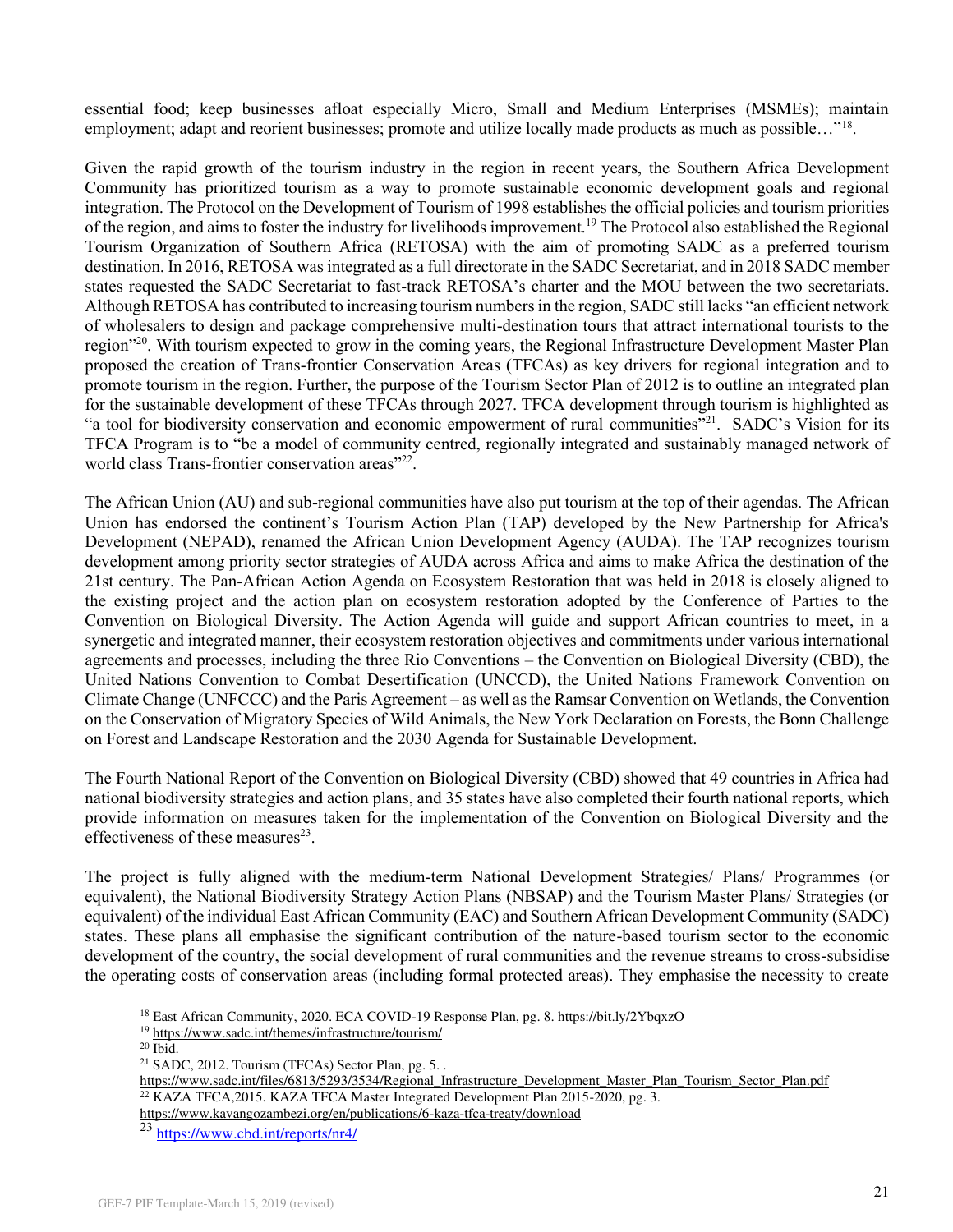the enabling environment for these nature-based tourism businesses to operate profitably, and the regulatory requirement to ensure the equitable distribution of benefits from these tourism enterprises to communities and national conservation efforts.

## *8. Knowledge Management.*

The project will maintain a data clearinghouse to distil, disseminate and communicate knowledge about the impacts of COVID-19 on the nature-based tourism sector in eastern and southern Africa. In addition to being hosted on the data clearinghouse, project information will also be disseminated through a variety of methods and platforms, including written publications, video material, blogs, webinars and social media.

The project will bring together donors, financial institutions, nature based tourism businesses and local community organizations and networks working to respond to the impacts of COVID-19. It will do this by building a community of practice through facilitated virtual interactions and in-person activities. It will also contribute to further strengthening the networks and collaboration between and across national organisations and international partners involved in the nature-based tourism - community – conservation nexus.

The project will seek to contribute to building the evidence base on the effects of large-scale natural (e.g. disease epidemics, extreme weather events, economic (e.g. global recession), political (e.g. civil war) and other shocks on the financial viability of nature-based tourism businesses, and the downstream impacts on their dependant rural communities and conservation areas. It will thus generate evidence, lessons learned, best practices and innovative solutions to link emergency financial relief and stimulus products with local nature-based tourism enterprises and beneficiary communities impacted by large-scale disasters. It will also explore and pursue opportunities for continental-scale analysis to fill knowledge gaps and marshal impactful evidence on nature-based tourism and their dependent communities and conservation areas.

A project-wide communications strategy, including needs assessment and performance tracking tools, will be developed in collaboration with partner organizations. Marketing and branding materials will be developed to build both local and regional recognition and awareness of the project's aims, results and relevance. The project will also develop a strategy to expand the audiences engaged in nature-based tourism, including national government policymakers and agencies, donors and other partners.

## **PART III: APPROVAL/ENDORSEMENT BY GEF OPERATIONAL FOCAL POINT(S)**

## A. RECORD OF ENDORSEMENT OF GEF OPERATIONAL FOCAL POINT (S) ON BEHALF OF THE GOVERNMENT(S):

(Please attach the Operational Focal Point endorsement letter(s) with this template. For SGP, use this SGP OFP endorsement letter).

| $\rightarrow$<br>NAME | SITION<br>- | <b>MINISTRY</b> | $\sim$ $\sim$ $\sim$ $\sim$<br>DATE<br>'MM/dd/vvvv<br>$- - - -$ |
|-----------------------|-------------|-----------------|-----------------------------------------------------------------|
| N/A                   |             |                 |                                                                 |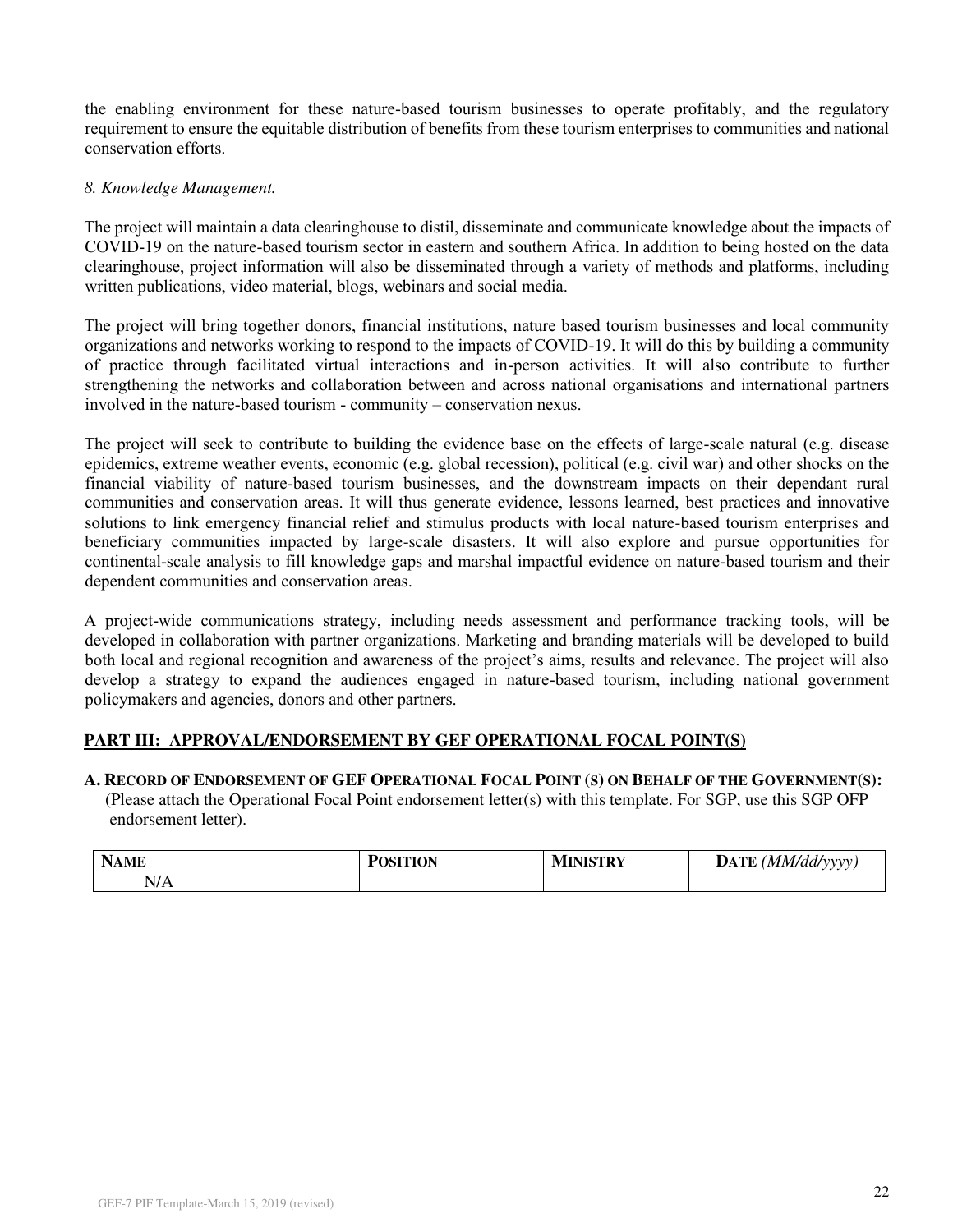**Annex A** 

#### **PROGRAM/PROJECT MAP AND GEOGRAPHIC COORDINATES**

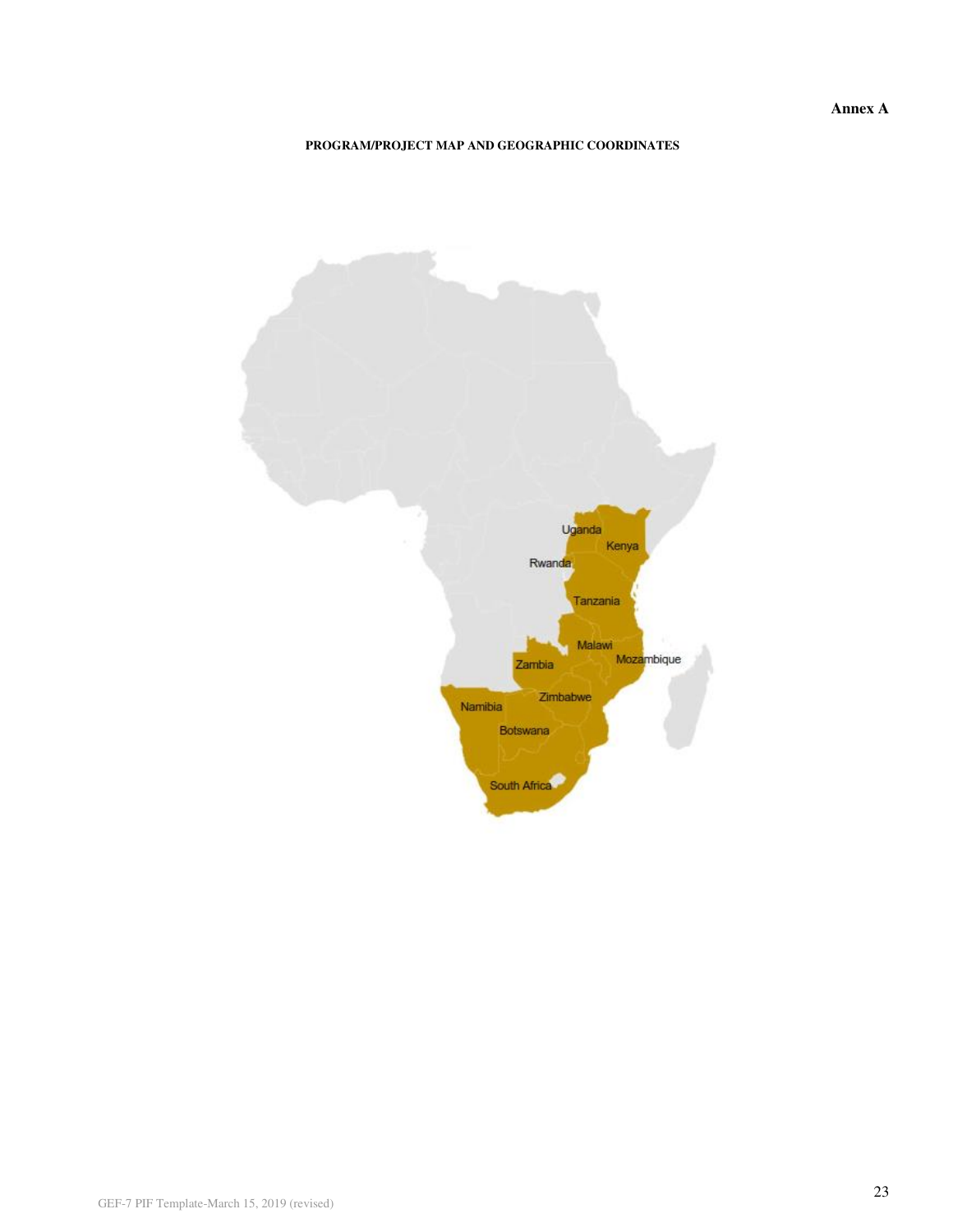**Annex B** 

## **GEF 7 Core Indicator Worksheet**

See attached.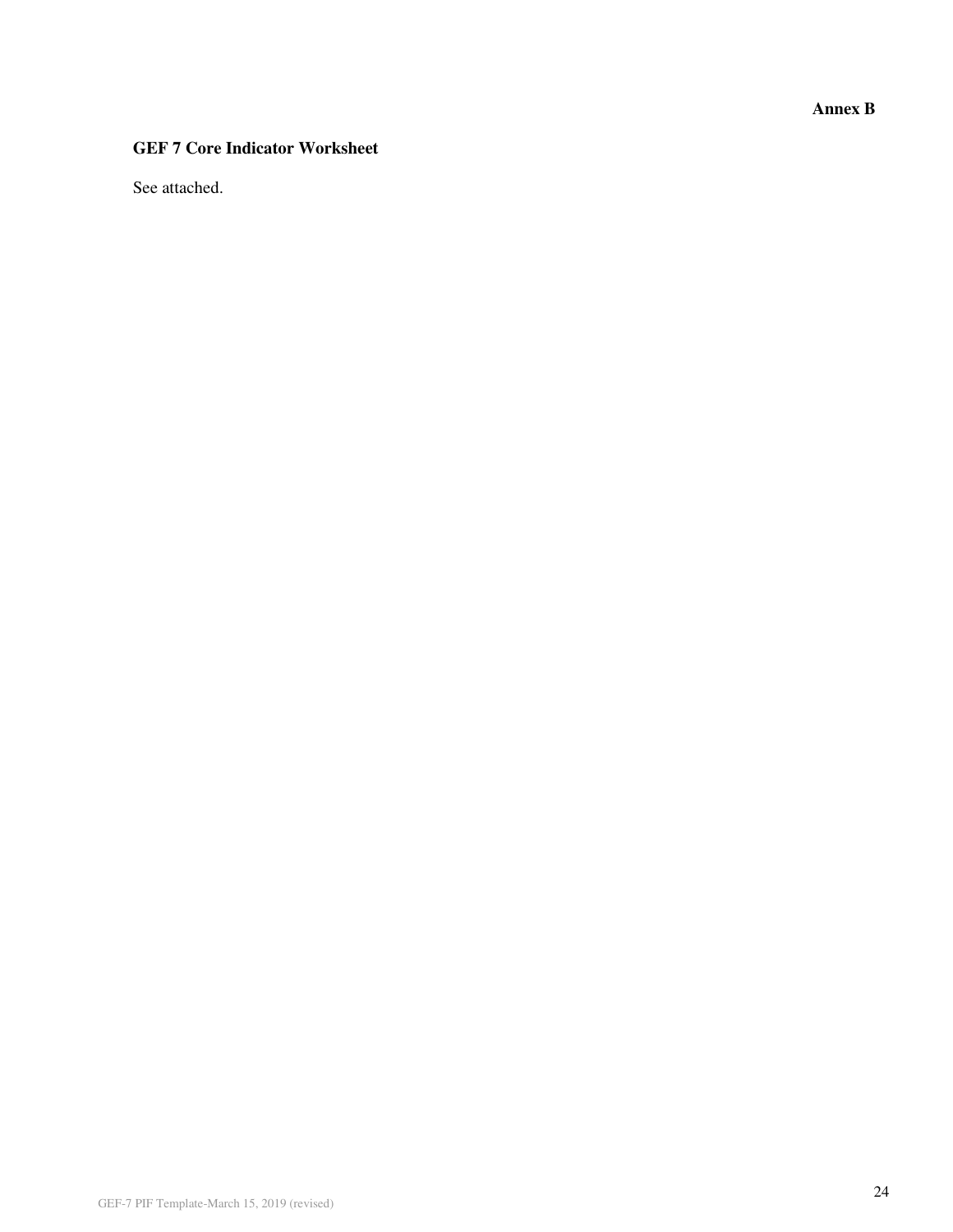**Annex C** 

## **Project Taxonomy Worksheet**

See attached.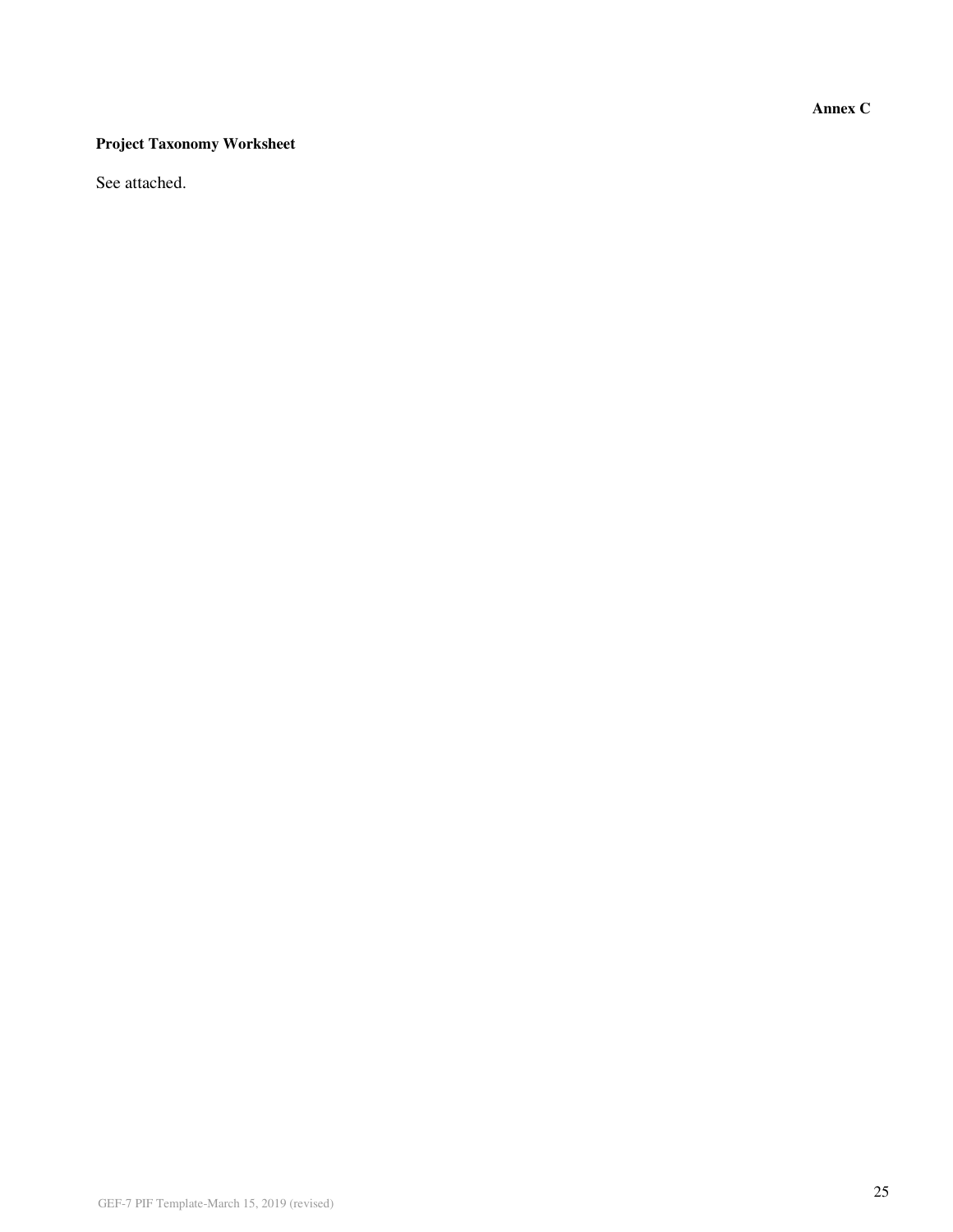#### **Annex D**

#### **STAKEHOLDERS AND PROPOSED ROLES IN PROJECT**

| <b>Stakeholders</b>                                                                                             | <b>Mandate/Relationship to Topic</b>                                                                                                                                                                                                   | Contribution in project preparation                                                                                                                                                                                                                                                                                                                                                                                             |  |  |  |
|-----------------------------------------------------------------------------------------------------------------|----------------------------------------------------------------------------------------------------------------------------------------------------------------------------------------------------------------------------------------|---------------------------------------------------------------------------------------------------------------------------------------------------------------------------------------------------------------------------------------------------------------------------------------------------------------------------------------------------------------------------------------------------------------------------------|--|--|--|
| National and sub-national-level community forums and networks                                                   |                                                                                                                                                                                                                                        |                                                                                                                                                                                                                                                                                                                                                                                                                                 |  |  |  |
| Mozambique<br><b>Community Based</b><br><b>Natural Resources</b><br>Management<br>Network<br>(CBNRM/R-<br>GCRN) | Moz-CBNRM focuses on building strong<br>community governance systems for improved<br>land and natural resource management                                                                                                              | -the Moz- CBNRM Network is building the<br>National CBNRM Information system that<br>gathers data on community land rights,<br>governance, economy, disasters and<br>conservation, which could be a valuable<br>source of information for decision making in<br>terms of additional support to reduce<br>community's vulnerability; part of<br>Maliasili's ACLN                                                                 |  |  |  |
| Namibian<br>Association of<br><b>CBNRM</b> Support<br>Organizations<br>(NACSO)                                  | NACSO plays a lead role in policy<br>engagement, collaboration with government<br>and facilitating partnerships                                                                                                                        | - bringing voices/reality from the ground<br>- links to communities<br>- provision of vital information on revenue<br>losses and current needs                                                                                                                                                                                                                                                                                  |  |  |  |
| Kenya Wildlife<br>Conservancies<br>Association<br>(KWCA)                                                        | KWCA focuses on policy advocacy,<br>networking, communication and capacity<br>building across 165+ community and private<br>conservancies                                                                                              | KWCA has expressed a direct interest in<br>assisting with the proposed Community<br>forum                                                                                                                                                                                                                                                                                                                                       |  |  |  |
| Tanzania Natural<br>Resources Forum<br>(TNRF)                                                                   | TNRF focuses on policy advocacy at national<br>and regional levels, research and publication,<br>CSO capacity building, facilitating platforms<br>through district and national level multi-<br>stakeholder forums, and communications |                                                                                                                                                                                                                                                                                                                                                                                                                                 |  |  |  |
| Zambia CBNRM<br>Forum                                                                                           | Z-CBNRM Forum lobbies for policy and<br>legislative change to strengthen the role of<br>community institutions in sustainable NRM and<br>conservation                                                                                  |                                                                                                                                                                                                                                                                                                                                                                                                                                 |  |  |  |
| Maasai Mara<br>Wildlife<br>Conservancy<br>Association<br>(MMWCA)                                                | One of the 11 regional associations of the<br>KWCA in Kenya. Very active in putting<br>together an emergency relief package for<br>community conservancies in the area<br>surrounding the MMNR                                         | Partner with KWCA, 15 conservancies, 39<br>tourism partners, two major wildlife<br>corridors, over 14,500 landowners<br>Access to local partners: Maliasili, African<br>Wildlife Foundation (AWF), WWF Kenya,<br>Wildlife Service (KWS)<br>Koiyaki Guiding School Maa Trust<br>Maasai Mara University; Mara Elephant<br>Project;<br>Mara Training Centre;<br>Narok County Government<br>Narok West Technical Training Institute |  |  |  |
| CAMPFIRE*<br>(Zimbabwe)                                                                                         | Registered Private Voluntary Organization and<br>coordinating institution of the CAMPFIRE<br>programme through engagement with Rural<br>District Councils, communities and other<br>agencies to promote development of communal        | Will be consulted to provide feedback on the<br>project strategy                                                                                                                                                                                                                                                                                                                                                                |  |  |  |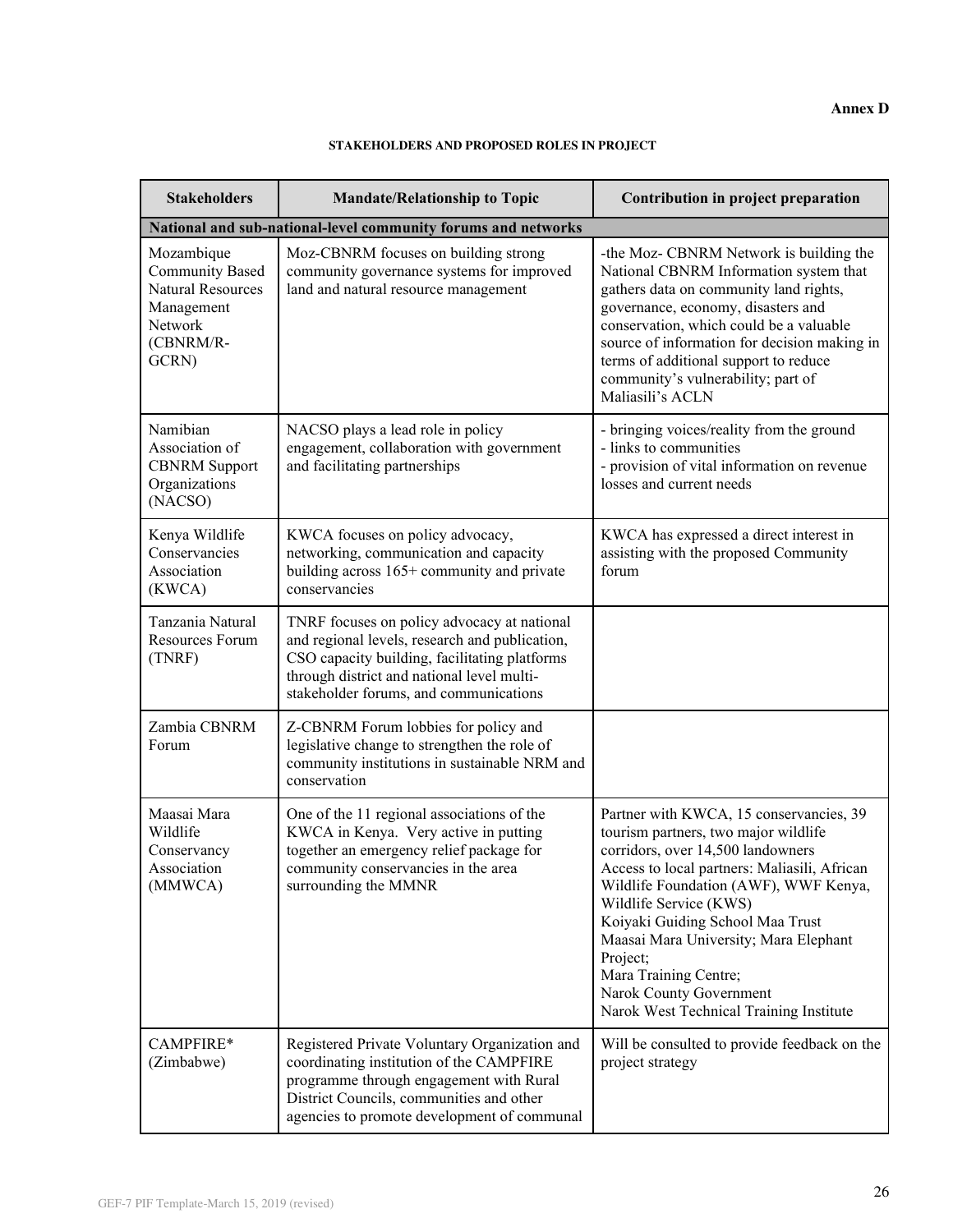|                                                                                            | areas through sustainable use of wildlife and<br>natural resources.                                                                                                                                                                                                                                                                                                         |                                                                                                                                                             |
|--------------------------------------------------------------------------------------------|-----------------------------------------------------------------------------------------------------------------------------------------------------------------------------------------------------------------------------------------------------------------------------------------------------------------------------------------------------------------------------|-------------------------------------------------------------------------------------------------------------------------------------------------------------|
| Uganda PCLG*                                                                               | PCLG is an international network for people<br>working in conservation, development, and<br>indigenous/local community rights. National<br>groups (Uganda PCLG) are involved in<br>research, communication and advocacy<br>activities.                                                                                                                                      | Will be consulted to provide feedback on the<br>project strategy                                                                                            |
| <b>Ngamiland Council</b><br>of Non-<br>Governmental<br>Organizations*<br>(Botswana)        | Volunteer-directed NGO set up to coordinate<br>efforts of NGOs in Ngamiland and to assist in<br>capacity building of member organizations and<br>to facilitate networking and communication<br>within the region.                                                                                                                                                           | Will be consulted to provide feedback on the<br>project strategy                                                                                            |
| Trust for<br>Okavango Cultural<br>and Development<br>Initiative<br>(TOCaDI)*<br>(Botswana) | Community development activities with focus<br>on the Okavango sub-district, with particular<br>attention to 21 villages and settlements.                                                                                                                                                                                                                                   | Will be consulted to provide feedback on the<br>project strategy                                                                                            |
| Chobe Enclave<br>Trust* (Botswana)                                                         | Community-based organization that aims to<br>support sustainable management of Chobe<br>enclave's natural resources for the benefit of<br>the local community.                                                                                                                                                                                                              | Will be consulted to provide feedback on the<br>project strategy                                                                                            |
| <b>Donors</b>                                                                              |                                                                                                                                                                                                                                                                                                                                                                             |                                                                                                                                                             |
| BMZ (KfW)                                                                                  | BMZ/KfW are instituting a major injection of<br>emergency funding to assist relief efforts in the<br>Eastern & Southern Africa in the community-<br>tourism-conservation nexus                                                                                                                                                                                              |                                                                                                                                                             |
| European Union                                                                             | A critical donor operating in this sphere - with<br>a Regional Support Programme and BIOPAMA<br>grants                                                                                                                                                                                                                                                                      | Financiers of the RCMRD as the data<br>"observatory" for BIOPAMA in Eastern and<br>Southern Africa                                                          |
| <b>International Bodies</b>                                                                |                                                                                                                                                                                                                                                                                                                                                                             |                                                                                                                                                             |
| <b>UNEP</b><br><b>UNDP</b>                                                                 | - UNEP-UNDP are in the process of co-<br>developing a wildlife economy programme<br>which will complement the efforts of the<br>collaborative platform. Collaboration with the<br>School of Wildlife Conservation at the African<br>Leadership University - capacity<br>building/training, applied research, and<br>networking/brokering on the business of<br>conservation | -UNEP-UNDP can bring a strong working<br>relationship with governments and decision<br>makers; willing to put time in and support<br>resource mobilisation. |
| World Bank                                                                                 |                                                                                                                                                                                                                                                                                                                                                                             | - links to investors                                                                                                                                        |
| <b>IFC</b>                                                                                 | Developing a platform for investors into<br>distressed businesses in African tourism.                                                                                                                                                                                                                                                                                       | Links to investor; deal makers and potential<br>alignment of interests for the platform                                                                     |
| World Economic<br>Forum (WEF)                                                              | WEF is preparing a series of reports, one on<br>investments for resilience.                                                                                                                                                                                                                                                                                                 | -WEF will bring links to experts and<br>communities of practice that could be<br>brought in for consultation;                                               |
| <b>National Governments</b>                                                                |                                                                                                                                                                                                                                                                                                                                                                             |                                                                                                                                                             |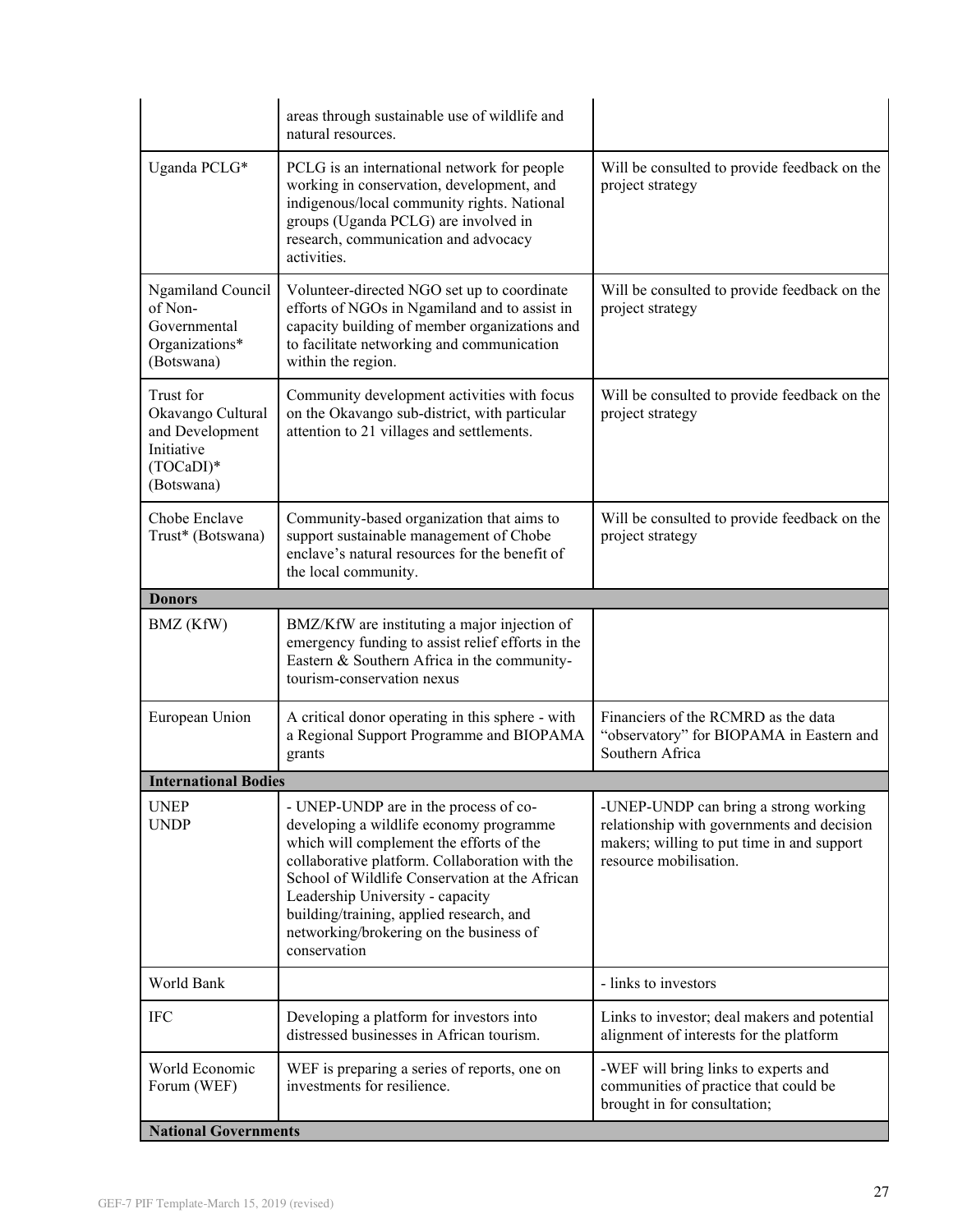| Ministries<br>responsible for<br>Environmental<br>management,<br>wildlife and<br>tourism from Sub-<br>Saharan Africa | Management of the natural resources, parks,<br>reserves and protected areas, including natural<br>resources                                                                                                                                                                                                                                                                                                        | Potential collaboration with ministries,<br>agencies or departments responsible for<br>governing the wildlife services, often<br>connected to tourism                                                                               |  |  |
|----------------------------------------------------------------------------------------------------------------------|--------------------------------------------------------------------------------------------------------------------------------------------------------------------------------------------------------------------------------------------------------------------------------------------------------------------------------------------------------------------------------------------------------------------|-------------------------------------------------------------------------------------------------------------------------------------------------------------------------------------------------------------------------------------|--|--|
|                                                                                                                      | Private Sector (including tourism operators, potential investors and software developers)                                                                                                                                                                                                                                                                                                                          |                                                                                                                                                                                                                                     |  |  |
| Ride Botswana                                                                                                        | Local tourism operator with expertise in eco-<br>tourism                                                                                                                                                                                                                                                                                                                                                           | Insight into local conservancies in Botswana                                                                                                                                                                                        |  |  |
| Wilderness<br>Holdings Limited                                                                                       | One of the largest tourism operators in<br>Southern and Eastern Africa                                                                                                                                                                                                                                                                                                                                             | Working on the formation of a coalition of<br>the largest tourism operators that could<br>assist with the facilitating of the forum for<br>private, state and community tourism<br>operators                                        |  |  |
| Royal African<br>Safaris                                                                                             | Luxury safari operator for Southern and<br>Eastern Africa                                                                                                                                                                                                                                                                                                                                                          | Tourism operators in East/Southern Africa<br>with relationships to communities on the<br>ground. Strong on logistics and have<br>insights into community tourism ventures<br>and conservancies, especially in Kenya and<br>Botswana |  |  |
| SystemiQ                                                                                                             | Supporting the development of loans to SME's<br>to inject some liquidity in the current crisis                                                                                                                                                                                                                                                                                                                     | Build coalitions, accelerate business<br>innovation and catalyse large-scale capital.                                                                                                                                               |  |  |
| Conservation<br>Capital (CC)                                                                                         | Conservation Capital has expertise in deal<br>making and investment between communities<br>and SMEs in Eastern and Southern Africa                                                                                                                                                                                                                                                                                 | Bring investment opportunities to the<br>Platform                                                                                                                                                                                   |  |  |
| Okavango Capital<br>Partners (OCP)                                                                                   | Okavango Capital Partners have investment<br>expertise.                                                                                                                                                                                                                                                                                                                                                            | Bring investment opportunities to the<br>Platform                                                                                                                                                                                   |  |  |
| Vizzuality                                                                                                           | Vizzuality is a science and technology<br>company focused on data visualization<br>committed to working on projects related to<br>conservation; with experience in setting up a<br>number of platforms;                                                                                                                                                                                                            | Will work with RCMRD on development of<br>geo-spatially based analytics and<br>visualisation tools                                                                                                                                  |  |  |
| <b>NGOs</b>                                                                                                          |                                                                                                                                                                                                                                                                                                                                                                                                                    |                                                                                                                                                                                                                                     |  |  |
| Maliasili                                                                                                            | Maliasili works to build the capacity of CBOs<br>and other community-based conservation<br>organizations in East & Southern Africa to<br>build strategies, strengthen governance and<br>manage their resources, including through the<br>development of business planning skills for<br>interactions with donors and private investors.<br>They also run (with TNC) the African<br>Conservation Leadership Network | Maliasili is a strong convener of<br>community-based organizations and<br>individuals and is interested in a possible<br>role in facilitating the proposed community<br>forum.                                                      |  |  |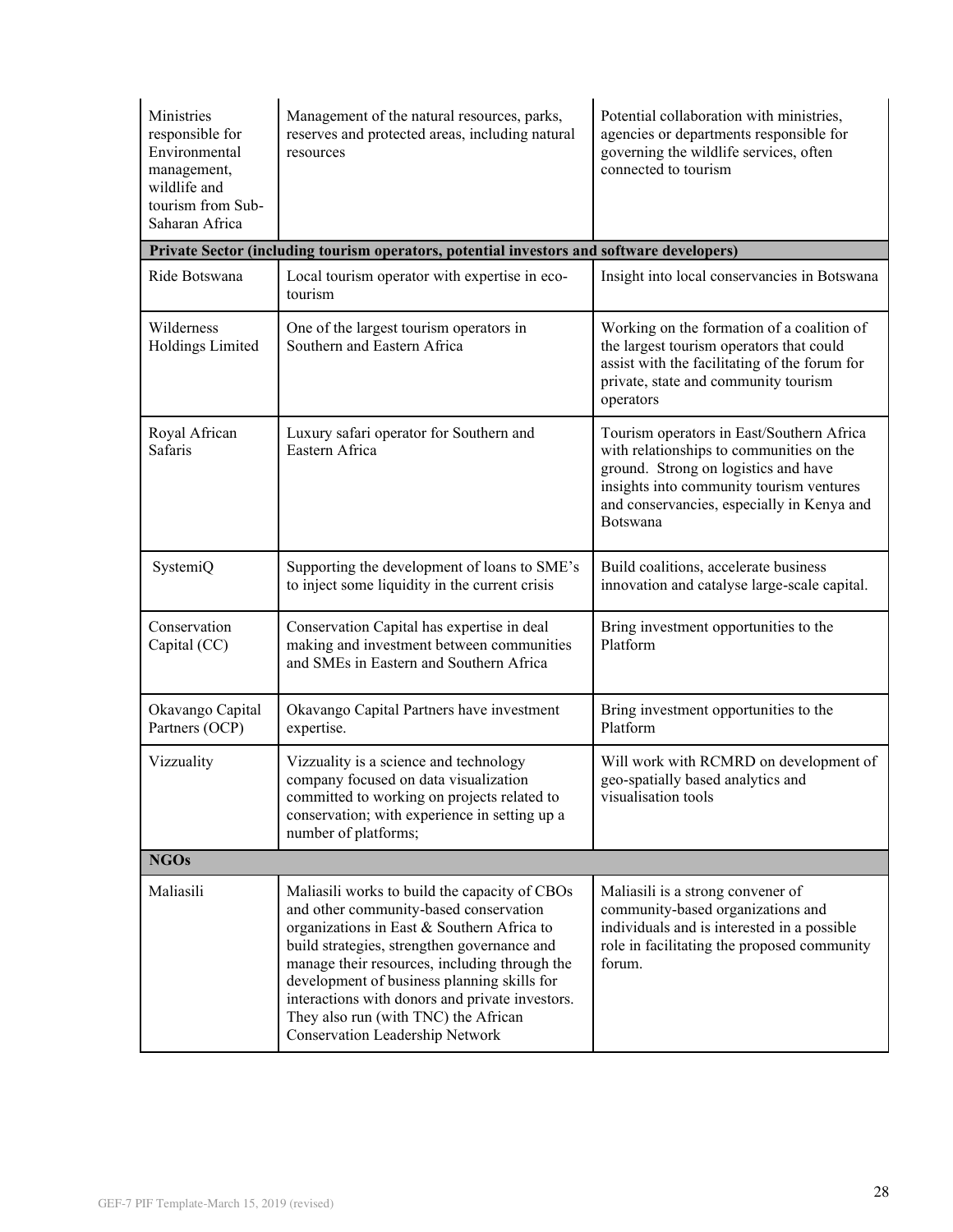| Resource Africa<br>(RA)                                                          | Resource Africa focuses their work on building<br>community voice around rights, access and<br>tenure, with a focus on a set of like-minded<br>countries in Southern Africa                                                                                                                                                                                                                                                                                                                                                                                                                                                                     | Resource Africa has expressed an interest to<br>participate in the Community forum                                                                                                                                                                                                                                          |
|----------------------------------------------------------------------------------|-------------------------------------------------------------------------------------------------------------------------------------------------------------------------------------------------------------------------------------------------------------------------------------------------------------------------------------------------------------------------------------------------------------------------------------------------------------------------------------------------------------------------------------------------------------------------------------------------------------------------------------------------|-----------------------------------------------------------------------------------------------------------------------------------------------------------------------------------------------------------------------------------------------------------------------------------------------------------------------------|
| <b>Blue Ventures</b>                                                             | Expertise on coastal ecosystems and<br>communities reliant on marine life and have<br>worked on establishing ventures between<br>communities and tourism and other markets                                                                                                                                                                                                                                                                                                                                                                                                                                                                      | Access to marine and coastal community<br>organizations that are equally impacted by<br>the pandemic                                                                                                                                                                                                                        |
| Coastal Oceans<br>Research and<br>Development in<br>the Indian Ocean<br>(CORDIO) | Expertise on coastal ecosystems and<br>communities reliant on marine life                                                                                                                                                                                                                                                                                                                                                                                                                                                                                                                                                                       | Access to marine and coastal community<br>organizations that are equally impacted by<br>the pandemic: Western Indian Ocean<br>((Seychelles, Mauritius, Madagascar,<br>Comoros, Reunion) & East Africa (Kenya,<br>Tanzania, Mozambique, South Africa,<br>Somalia)                                                            |
| <b>IUCN</b> (SULi,<br>ESARO, HQ)                                                 | IUCN is an active player in Eastern & Southern<br>Africa, both through their own programme and<br>the work of their Commissions and Specialist<br>Groups. Prominent among these is SULi,<br>which works extensively with communities and<br>livelihoods in E/SA and has been doing work<br>on exploring alternative revenue streams to<br>photo-tourism and trophy hunting since before<br>the pandemic. At the request of IUCN members<br>in the region, IUCN ESARO will be<br>developing a Wildlife Economy programme<br>over the coming years. The focus of this work<br>has significant overlap in interests with the<br>proposed Platform. | IUCN ESARO is the implentor of the EU-<br>funded BIOPAMA project in E/SA and has<br>served as a vital link to RCMRD. They have<br>been in active discussions with LHI on<br>potential roles at different levels                                                                                                             |
| African Wildlife<br>Foundation (AWF)                                             | AWF started to collect baseline data on what is<br>happening on the ground in terms of the<br>livelihoods and conservation impacts amidst<br>the crisis; it also assesses how they might be<br>able to help communities during this period.<br>They are also talking about creating some form<br>of platform to provide leadership about the<br>future resilience.                                                                                                                                                                                                                                                                              | -AWF to provide data to inform the platform<br>database<br>- data and body of work to support the<br>formulation of positions and initiatives that<br>focus on resilience                                                                                                                                                   |
| WWF/Luc<br>Hoffmann Institute                                                    | WWF/Luc Hoffmann Institute led the initial<br>virtual convening that brought together the<br>different stakeholders and initiated the first<br>discussions on the collaborative platform                                                                                                                                                                                                                                                                                                                                                                                                                                                        | -continue to lead and guide the initiative as a<br>neutral party while supporting the initiative<br>with data, networks, funding, human capital<br>etc                                                                                                                                                                      |
| The Nature<br>Conservancy<br>(TNC)                                               | INGO working throughout Eastern and<br>Southern Africa at the community and<br>protected area level                                                                                                                                                                                                                                                                                                                                                                                                                                                                                                                                             | Share similar vision and may support the<br>platform through technical assistance,<br>possibly funding, sharing of networks, on-<br>ground management support for<br>communities and with technical expertise on<br>innovative impact financing models and<br>experiences in both terrestrial and marine<br>protected areas |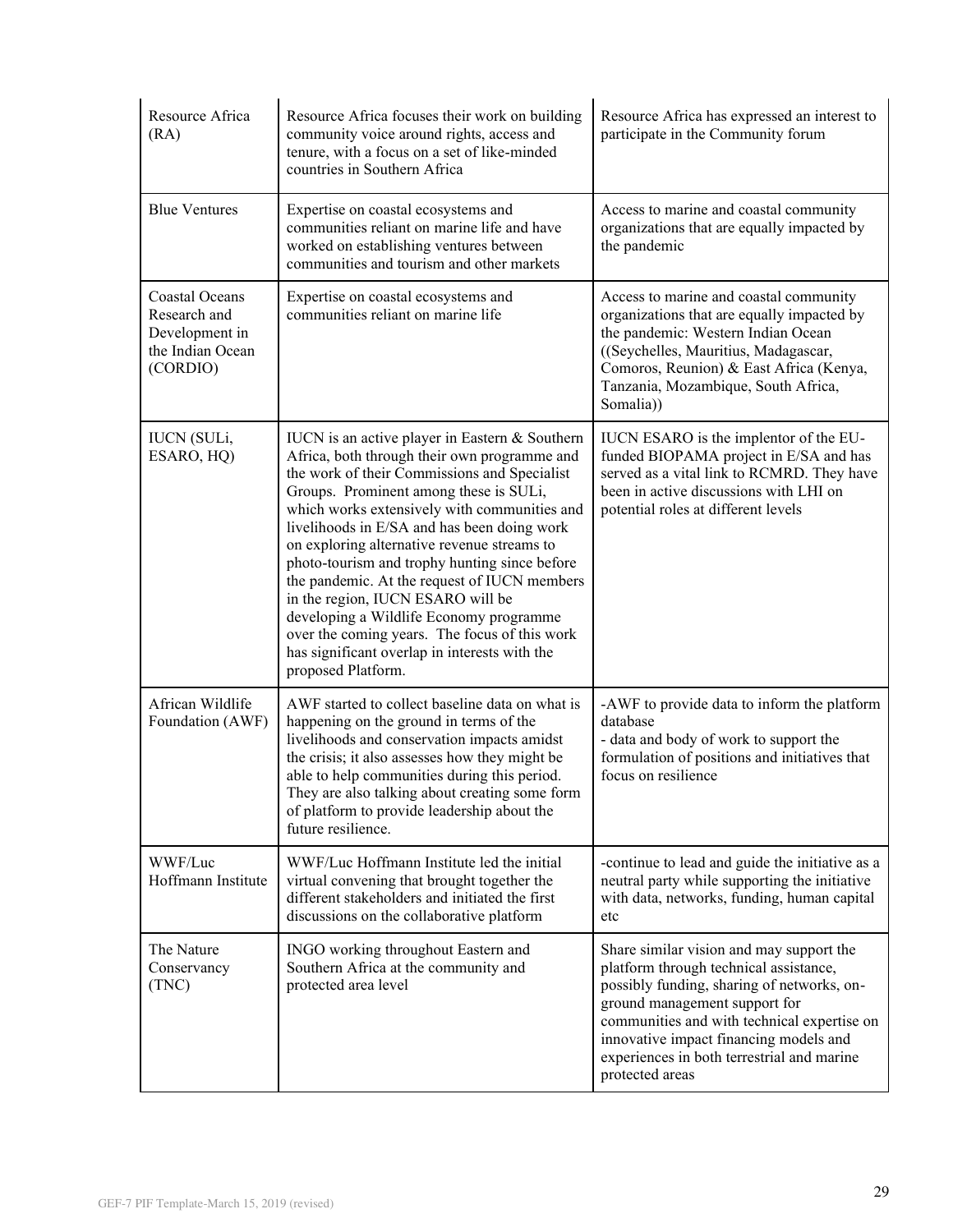| <b>African Parks</b><br>Network (APN)                           | Management of various parks in Africa                                                                                                                                                                                                                    | links to donors and investors; Potential<br>participants in NGO roundtable                                                                                                                                                                                                                    |
|-----------------------------------------------------------------|----------------------------------------------------------------------------------------------------------------------------------------------------------------------------------------------------------------------------------------------------------|-----------------------------------------------------------------------------------------------------------------------------------------------------------------------------------------------------------------------------------------------------------------------------------------------|
| Fauna and Flora<br>International (FFI)                          | INGO working throughout Eastern and<br>Southern Africa at the community and<br>protected area level                                                                                                                                                      | links to donors and investors; Potential<br>participants in NGO roundtable                                                                                                                                                                                                                    |
| Peace Parks<br>Foundation (PPF)                                 | Management of various parks in Africa                                                                                                                                                                                                                    | links to donors and investors, part of the<br>Work Bank initiative addressing challenges<br>in wildlife tourism                                                                                                                                                                               |
| Jamma<br>International                                          | UK based Charity funding innovative projects<br>in UK, SA, Namibia and Zambia, also in<br>conservation; supports African parks and WWF                                                                                                                   | Potentially fund the start-up of the data<br>component of the platform                                                                                                                                                                                                                        |
| Global Open Data<br>for Agriculture and<br>Nutrition<br>(GODAN) | Network of over 1000 global innovators and<br>change makers across national governments,<br>non-governmental organizations, and<br>international and private sector organizations                                                                        | Access to investors and partners                                                                                                                                                                                                                                                              |
| Wyss Foundation                                                 | The Wyss Foundation is a private, charitable<br>foundation dedicated to supporting innovative,<br>lasting solutions that improve lives, empower<br>communities, and strengthen connections to the<br>land.                                               | Wyss Foundation has been putting thought<br>into dealing with the short, medium- and<br>long-term impacts of the COVID-19<br>pandemic on nature-based economic sectors,<br>including tourism and has expressed an<br>interest in the Platform as a possible means<br>to address these impacts |
| International<br>Gorilla<br>Conservation<br>Programme (IGCP)    | The IGCP calls for the development of a<br>resilient action plan in the face of COVID-19<br>impact on tourism and livelihoods to support<br>national and local partners to ensure the long-<br>term survival of the now endangered mountain<br>gorillas. | Links to communities, community entities<br>management and governance structures<br>directly and indirectly engaged with tourism<br>related to mountain gorilla                                                                                                                               |
| Ziwa Rhino<br>Sanctuary*                                        | NGO home to Uganda's wild rhinos                                                                                                                                                                                                                         | Will be consulted to provide feedback on the<br>project strategy                                                                                                                                                                                                                              |
| Rhino Fund<br>Uganda*                                           | NGO working to repopulate Uganda's national<br>parks with wild rhino population                                                                                                                                                                          | Will be consulted to provide feedback on the<br>project strategy                                                                                                                                                                                                                              |
| Wildlife<br>Conservation<br>Society (WCS)*                      | INGO with long-standing field conservation<br>program in Africa                                                                                                                                                                                          | Will be consulted to provide feedback on the<br>project strategy                                                                                                                                                                                                                              |
| Conservation<br>International (CI)*                             | INGO working in sub-Saharan Africa at<br>protected area and community levels                                                                                                                                                                             | Will be consulted to provide feedback on the<br>project strategy                                                                                                                                                                                                                              |
| <b>Research Institutions</b>                                    |                                                                                                                                                                                                                                                          |                                                                                                                                                                                                                                                                                               |
| African Leadership<br>University                                |                                                                                                                                                                                                                                                          | - data collection (wildlife economy,<br>including nature-based tourism)                                                                                                                                                                                                                       |
| University of<br>Florida                                        |                                                                                                                                                                                                                                                          |                                                                                                                                                                                                                                                                                               |